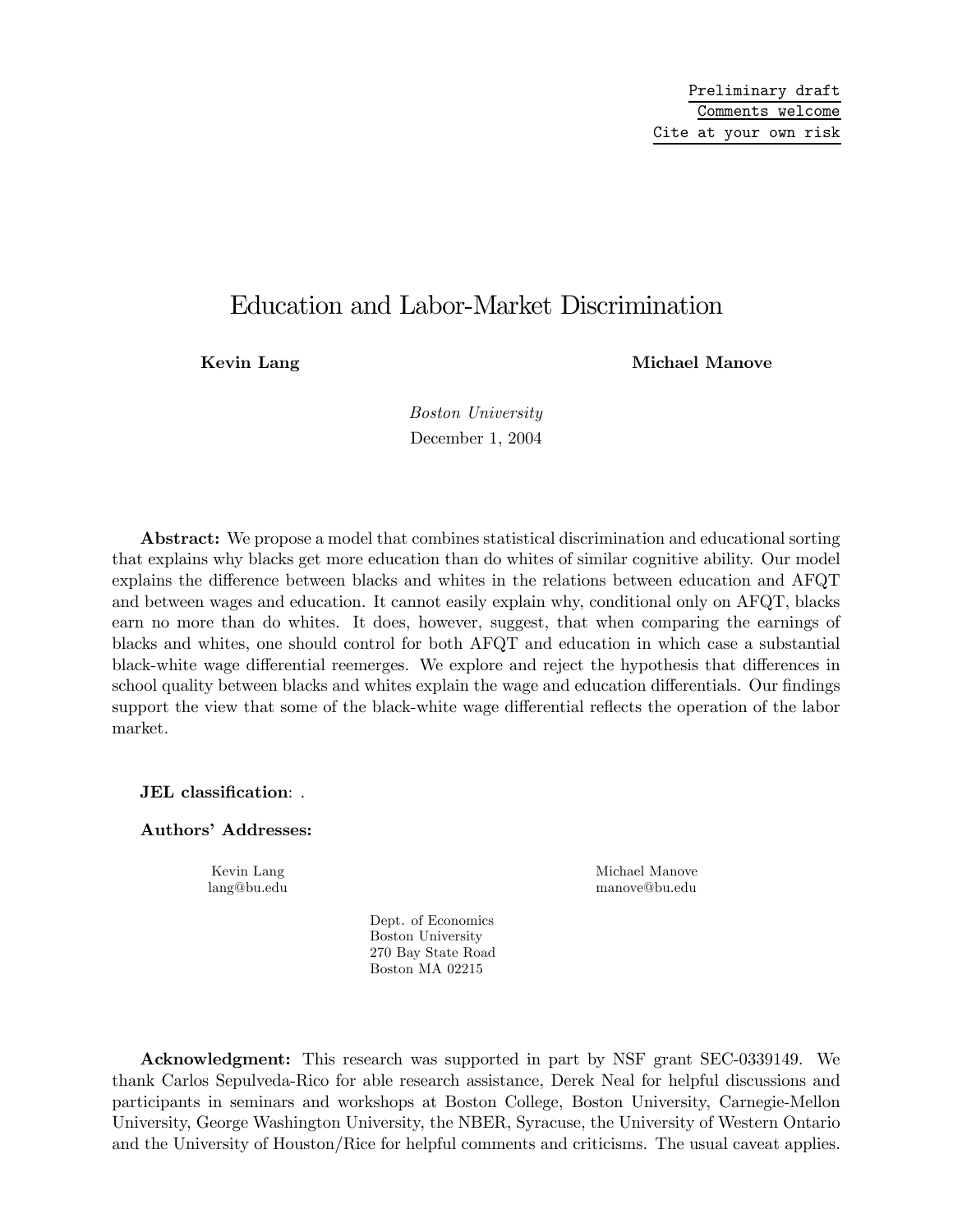# 1 Introduction

In a highly influential article, Derek Neal and William Johnson (1996) argue that wage differentials between blacks and whites can be explained by productivity-related premarket factors. They show that the black-white differential is dramatically reduced, and in some cases eliminated, by controlling for performance on the Armed Forces Qualifications Test (AFQT). Since, for their sample, AFQT was administered before the individual entered the labor market, it cannot be affected directly by labor market discrimination. Therefore, either premarket factors explain wage differentials or AFQT must be affected by anticipated discrimination in the labor market. However, Neal and Johnson (hereafter NJ) show that the effect of AFQT on the earnings of blacks is at least as large as on the earnings of whites. Therefore blacks should not anticipate a smaller return to investment in cognitive skills. Thus they conclude that premarket factors and not labor market discrimination account for black-white earnings differentials.<sup>1</sup>

This paper shows that wage differentials are substantially larger when we control for education as well as AFQT than when we control for AFQT alone. The reason is that conditional on AFQT, blacks get significantly more education than do whites. This, in turn raises two issues. The first is what explains higher levels of education among blacks than among whites with the same AFQT. The second is whether the wage differential that arises when we control for both education and AFQT can be attributed to labor market discrimination.

We focus primarily on the first question. We explore two hypotheses. The first is that blacks attend lower quality schools. If AFQT is mostly determined by school inputs and blacks get less of an AFQT benefit from schooling than do whites, for a fixed amount of schooling, blacks will have lower AFQT scores. If we inadvertently run the reverse regression, for a given AFQT score, blacks will have more education. We test this directly by controlling for measurable differences in school quality and find that school quality cannot explain the education differential.

We therefore explore an alternative hypothesis: that education is a more valuable signal of productivity for blacks than it is for whites, at least at lower levels of education. As a result blacks invest more heavily in the signal and get more education for a given level of ability. Our model implies that blacks and whites with similar levels of ability should get the same education at low and high levels of ability but that blacks should get more education at intermediate levels of ability. This is confirmed in the data using either AFQT or, for younger cohorts, AFQT conditional on educational attainment in 1980 (when the sample took the AFQT) as our proxy for ability. The model also implies that they should have similar earnings at very low and high levels of education but that blacks should earn less at intermediate levels. We also confirm this prediction.

However, our model does not explain why blacks and have earnings that are similar or somewhat

<sup>1</sup>See also Johnson and Neal (1998) and the critique in Darity and Mason (1998) and the reply by Heckman (1998).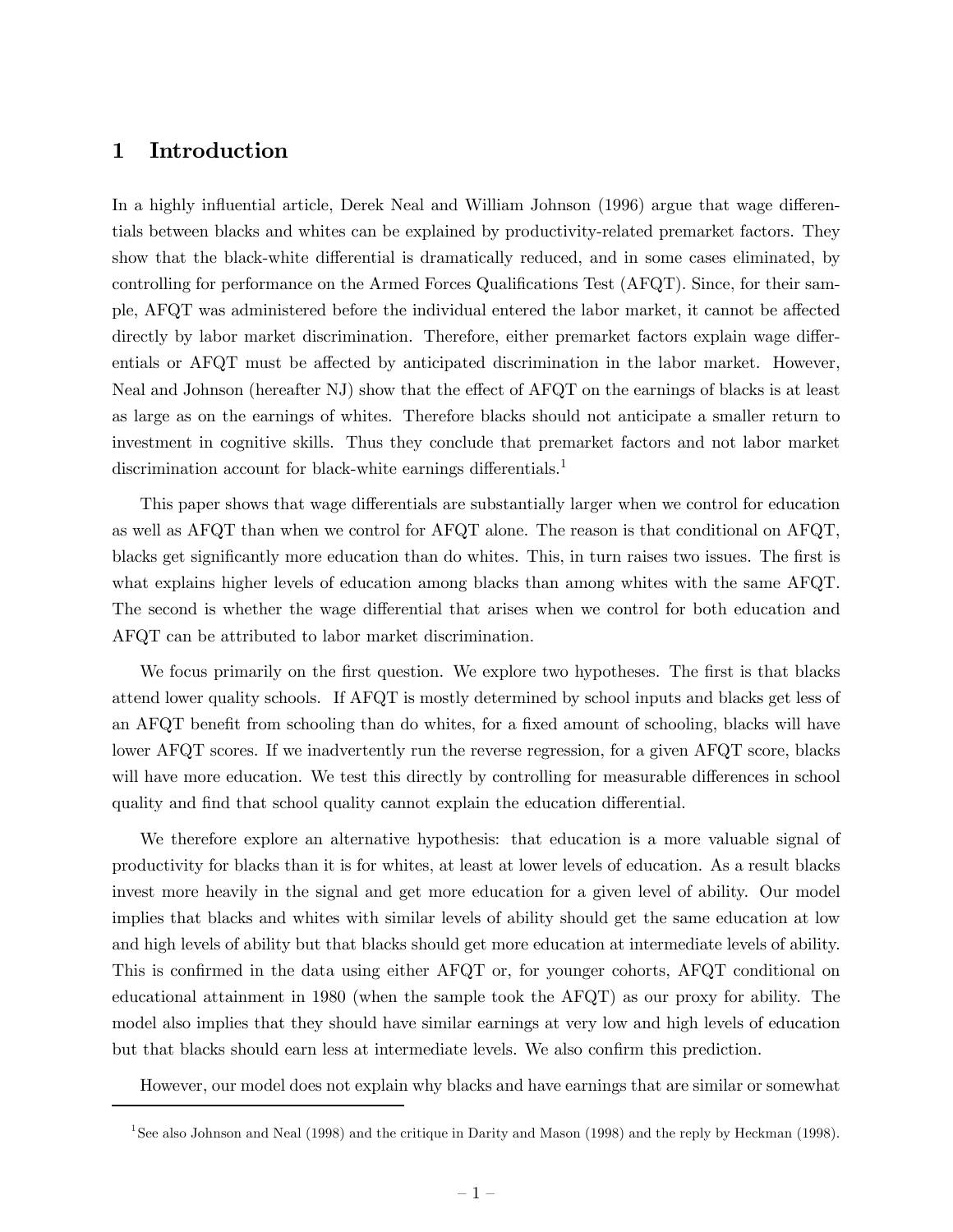lower than those of whites conditional on only AFQT. Since for a given AFQT, blacks get more education than do whites, they should also earn more than whites not somewhat less. The remaining difference could reflect either missing variables or labor market discrimination. This is an old debate that precedes NJ, and it is not one we will pretend to resolve. We do explore whether the wage differential can be explained by differences in the quality of schools attended by blacks and whites and find little evidence to support this hypothesis.

The paper is organized as follows. We begin with the principle empirical finding: that conditional on AFQT, blacks get more education than do whites. We show that this differential cannot be explained by differences in the quality of the schools attended by blacks and whites. We then present our model of statistical discrimination/educational sorting and show that it implies that blacks get more education than whites except at very low and very high levels of ability. We also develop the implications of the model for wage/education profiles. We then return to the data and test the implications of the model. We then turn our attention to the Neal/Johnson findings and show that, as would be expected from the earlier results, a substantial black-white wage differential reemerges when we control for education as well as AFQT. In the conclusion we explore the implications of the failure of our model's prediction that blacks will earn more than whites conditional only on AFQT.

### 2 Data

Although our initial focus is on differences in educational attainment not wages, later in the paper we will want to place our results in juxtaposition with those of Neal and Johnson. Therefore to a large extent, we mimic their procedures. Following NJ, we rely on data from the National Longitudinal Survey of Youth (NLSY79). Since 1979 the NLSY has followed individuals born between 1957 and 1964. Initially surveys were conducted annually. More recently, they have been administered every other year. The NLSY oversamples blacks and Hispanics as well as people from poor families and the military. We drop the military subsample and use sampling weights to generate representative results.2

Education is given by the highest grade completed as of 2000. For those missing the 2000 variable, we used highest grade completed as of 1998 and for those missing 1998 as well, we used the 1996 variable. Where available we used the 1996 weight. For observations missing the 1996 weight, we imputed the weight from the 1998 and 2000 weights using the predicted value from regressions of the 1996 weights on the 1998 and/or 2000 weights.

We determined race and sex on the basis of the sub-sample to which the individual belongs. Thus all members of the male-Hispanic cross-section sample were deemed to be male and Hispanic regardless of how they were coded by the interviewer.

<sup>&</sup>lt;sup>2</sup>Neal and Johnson also drop the over-sample of poor whites. Since having a larger sample is helpful, we retain this group and, as noted above, use sampling weights. It will become apparent that this is not an important source of differences.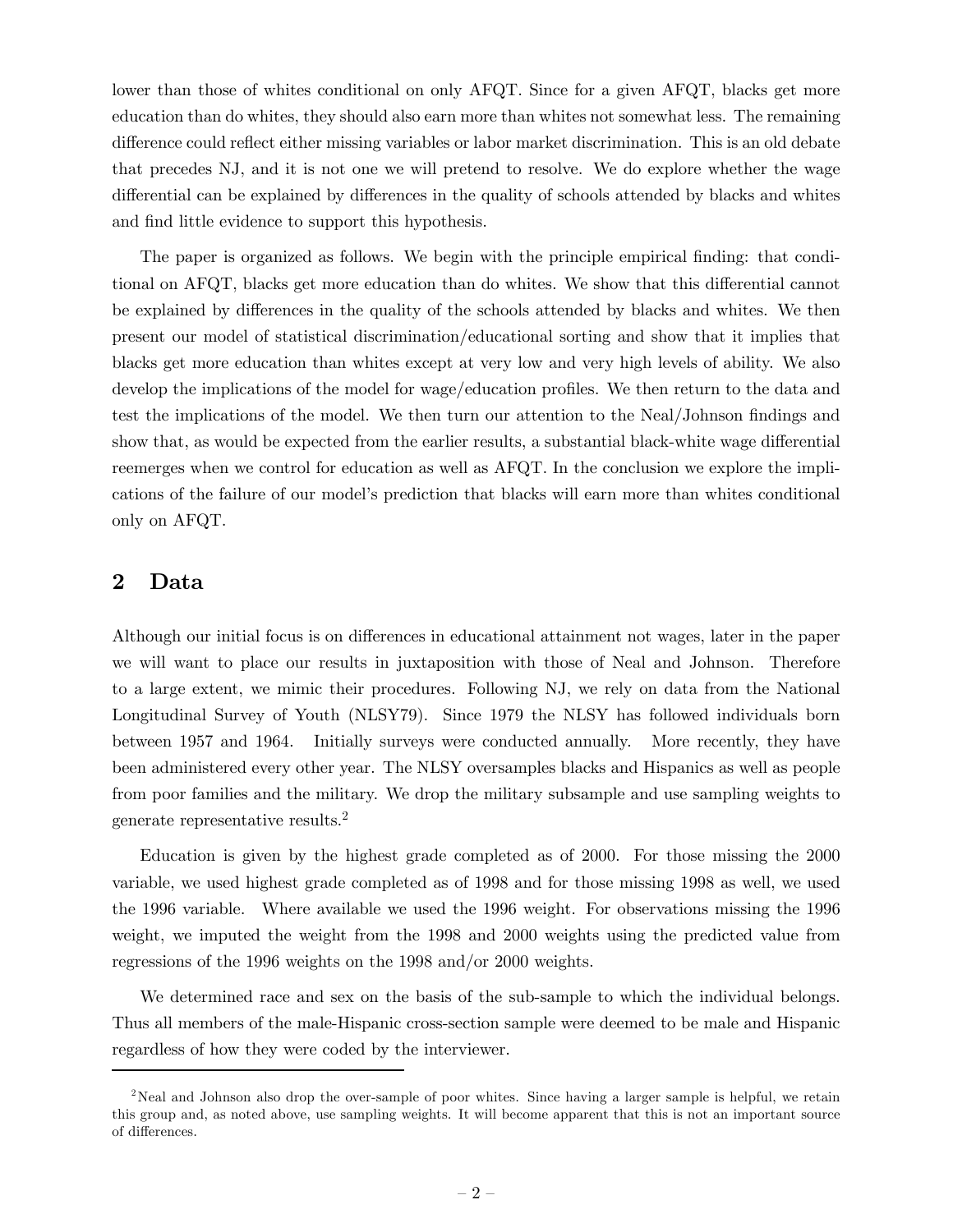In 1980, the NLSY administered the Armed Services Vocational Aptitude Battery (ASVAB) to members of the sample. A subset of the ASVAB is used to generate the Armed Forces Qualifying Test (AFQT) score. The AFQT is generally viewed as an aptitude test comparable to other measures of general intelligence. Like other such measures, it is generally regarded as reflecting a combination of environmental and hereditary factors. The AFQT was recalibrated in 1989. The NLSY data provide the 1989 AFQT measure. Following NJ, we regressed the AFQT score on age (using the 1981 weights) and adjusted the AFQT score by subtracting age times the coefficient on age. We then renormed adjusted AFQT to have mean zero and variance one.

In the later part of the paper, we also examine wages. Because of the difficulties in addressing differential selection into labor force participation of black and white women (Neal, 2004), we limit our estimates using wages to men. In order to minimize the problem of missing data, we used earnings and hours data from the 1996, 1998 and 2000 waves of the survey. If a respondent reported more than 4000 hours in a year, we coded hours as 4000. We then divided annual earnings by annual hours to get an hourly wage for each year. Next we took all observations with hourly wages between \$1 and \$100 in all three years and calculated (unweighted) mean hourly earnings for this balanced panel. We used the average changes in hourly wages to adjust 1996 and 2000 wages to 1998 wages. Note that this adjustment includes both an economy-wide nominal wage growth factor and an effect of increased experience. We then used the adjusted 1996, 1998 and 2000 wages for the entire sample to calculate mean adjusted wages for all respondents. We limited ourselves to observation/years in which the wage was between \$1 and \$100. If the respondent had three valid wage observations, we used the mean of those three. If the respondent had two observations, we used the average of those two. For those with only one observation, the wage measure corresponds to that adjusted wage. There were 204 observations of men who were interviewed in at least one of the three years but who did not have a valid wage in any of the three years. In the quantile regressions, these individuals are given low imputed wages except for a two cases coded as missing for which the reported wage in at least one of the three years exceeded \$100 per hour and for which there was no year with a valid reported wage.

# 3 The Basic Result

Most labor economists are aware that average education is lower among blacks than among whites. In our sample blacks get about three-quarters of a year less education than do whites. It is less well known that conditional on AFQT, blacks get more education than whites do. This is shown in Table 1. In the first and fourth columns, we show the difference in educational attainment between blacks and non-Hispanic whites among men and among women conditional on age and AFQT. Black men get about 1.2 years more education than do white men with the same AFQT. Among women the difference is about 1.3 years. There are also smaller but statistically significant differences between Hispanics and non-Hispanic whites.

Why should blacks, and to a lesser extent Hispanics, obtain more education than whites with the same measured cognitive skills? There are, of course, a large number of potential hypotheses.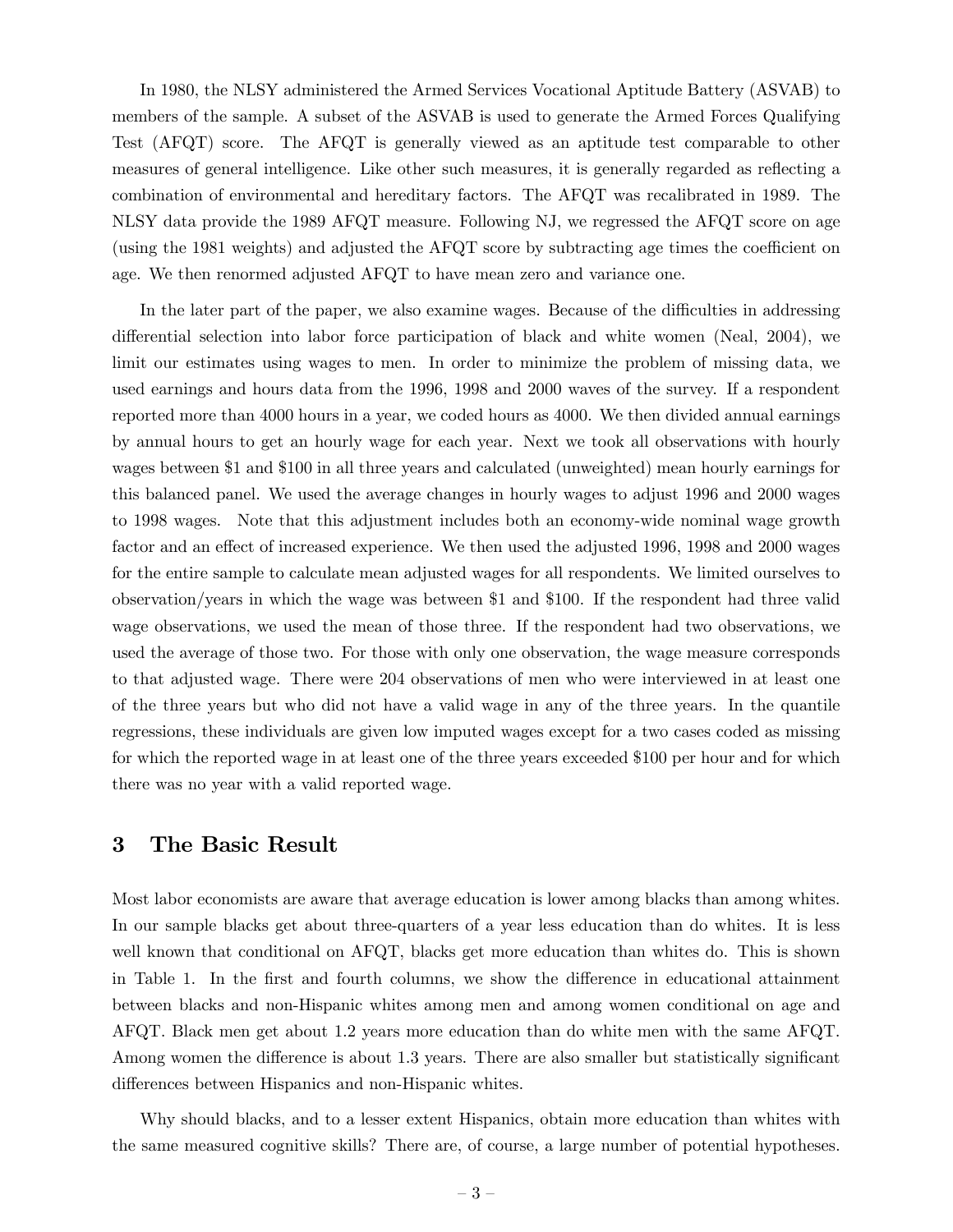We will focus on two. The first is that AFQT is largely determined by schooling. The second is that statistical discrimination in the labor market leads them to over-invest in education.

The first explanation can be summarized as follows. Since blacks attend lower quality schools, on average they gain fewer cognitive skills from a given level of education. Under this view, it is not surprising that blacks have more schooling given their AFQT; they require more schooling to reach a given level of cognitive skills. When we regress education on AFQT, we are, in effect, estimating a reverse regression.

For lower school quality among blacks to explain their greater education given their AFQT, it is important that the effect of schooling on AFQT be sufficiently large. To see this, let us consider the opposite extreme. Suppose that AFQT were fully determined before age 15 (the youngest age at which members of the sample were tested) and therefore before students typically dropout. Then AFQT would be exogenous to the dropout decision. The question then would only be whether raising school quality increases or decreases educational attainment. Put differently, of two people with IQ's of 100 (or normalized AFQT's of 0), would we expect the one in a higher quality school to get more or less education than the one in the lower quality school?

Most labor economists would expect that holding other factors constant, lower school quality would lower years of education. Standard theoretical models do not offer us unambiguous results about the effect of school quality on years of schooling. In these models, the sign of the effect depends on second derivatives. The data, however, suggest a positive correlation between school quality and years of schooling (e.g. Card and Krueger 1992a&b).

To summarize, if AFQT is heavily influenced by education and if most sample members had completed their education at the time that they took the AFQT, then school quality differences would provide a plausible explanation for the higher education among blacks given their AFQT. If school quality has little effect on AFQT or if most sample members had not completed schooling, then we would expect blacks to get less education given their AFQT or given their AFQT and completed schooling at the time they took the test. Our own view is that the AFQT measures skills that are more heavily affected by preadolescent and early adolescent education so that the endogeneity of AFQT to ultimate educational attainment is not likely to be a major issue. However, others certainly disagree. Therefore we address the question empirically.

Our first approach is to measure the education differential conditional on measured school inputs. Because the NLSY was unable to obtain school quality information for a significant minority of respondents, the middle column of each panel of table 1 replicates the first column for the sample with school input information. The principal results do not change. The estimated black/white education gaps differ by a couple of hundredths. For Hispanic men, the estimate education gap does increase.

The third column in each panel controls for standard inputs into the education production function. Almost none of the individual coefficients is statistically significant. Among men, attending a school with more highly educated teachers is associated with greater educational attainment. Among women this variable and attending a school with more library books is associated with get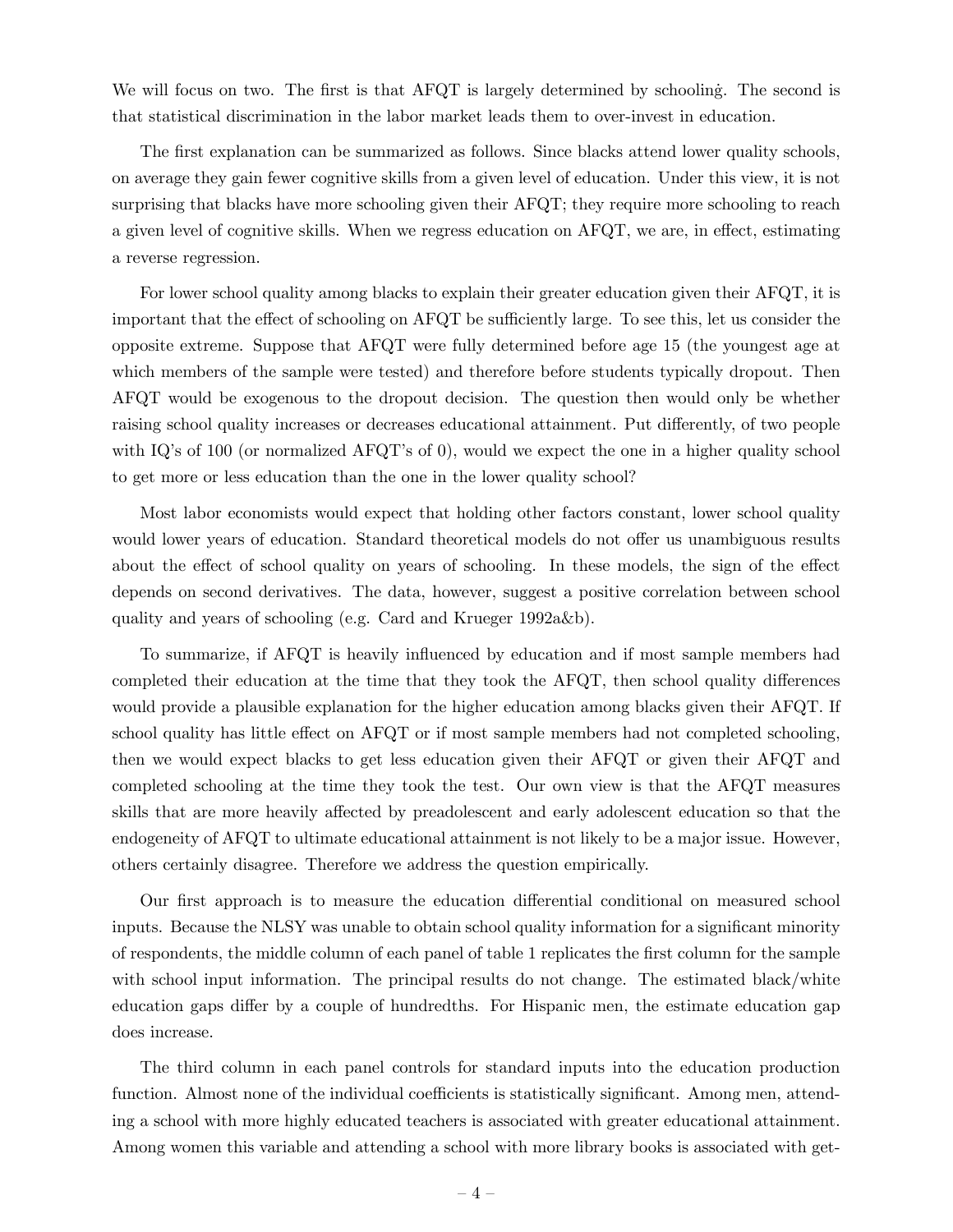ting more education. In part, the paucity of individually significant factors reflects multicollinearity among the measured inputs. In both cases, the coefficients on the school inputs are jointly significant. More importantly, controlling for these factors has almost no effect on the estimated education gaps.

Table 2 repeats the exercise for individuals born after 1961 (the sample used by NJ). Only about 5% of this sample had completed schooling when they took the AFQT. While their AFQT may have been influenced by their education up to this point, future education should be caused by skills acquired up to this point and not the other way around. In addition to controlling for AFQT, we now control for grade completed as of 1980. As can be seen, the coefficient on completed schooling, although statistically significant, is small. Not surprisingly therefore, the results are similar when we do not control for completed schooling as of 1980, and we therefore do not show the results.

For women, the education differences are similar to those obtained in table 1. Relative to non-Hispanic white women, black women get about 1.3 years more education and Hispanic women get about half a year more education. For men, the numbers are somewhat different from those in table 1. For blacks, the education differential is somewhat smaller than in table 1 but still quite large. For Hispanics the differential is larger and the somewhat puzzling difference between those with and without school quality data remains.

Because inputs may be a very poor proxy for school quality, in table 3 we control for measures of school composition and student behavior. These are designed to capture some of the elements that people think about when they think about struggling schools: high proportions of disadvantaged students, high dropout rates and poor attendance. The results are very similar to those we obtained in tables 1 and 2. Among all men, the estimated education differentials are similar to those obtained with all men without controls for both blacks and Hispanics. For the younger cohorts the estimated differentials are both somewhat larger than those obtained without controls. For women there is little difference from the results we obtain without controls both for all women and for the younger women.

Before we move on, it is important to make it clear what we are not claiming. We are not claiming that AFQT is innate or even unaffected by education and school quality. And we are not claiming that school quality is unrelated to educational attainment. To the contrary, individuals who attend higher quality schools both have higher AFQT's and get more education. It is beyond the scope of the paper to address whether these relations are causal. However, from our perspective, the simplest and most probable explanation for our results is that the effect of school quality on AFQT and the effect of school quality on educational attainment roughly cancel so that AFQT given educational attainment is roughly independent of school quality.

### 4 Why Blacks Get More Education than Whites

Why then do blacks get more education than do whites with the same measured ability? In this section, we argue that statistical discrimination against blacks creates incentives for them to signal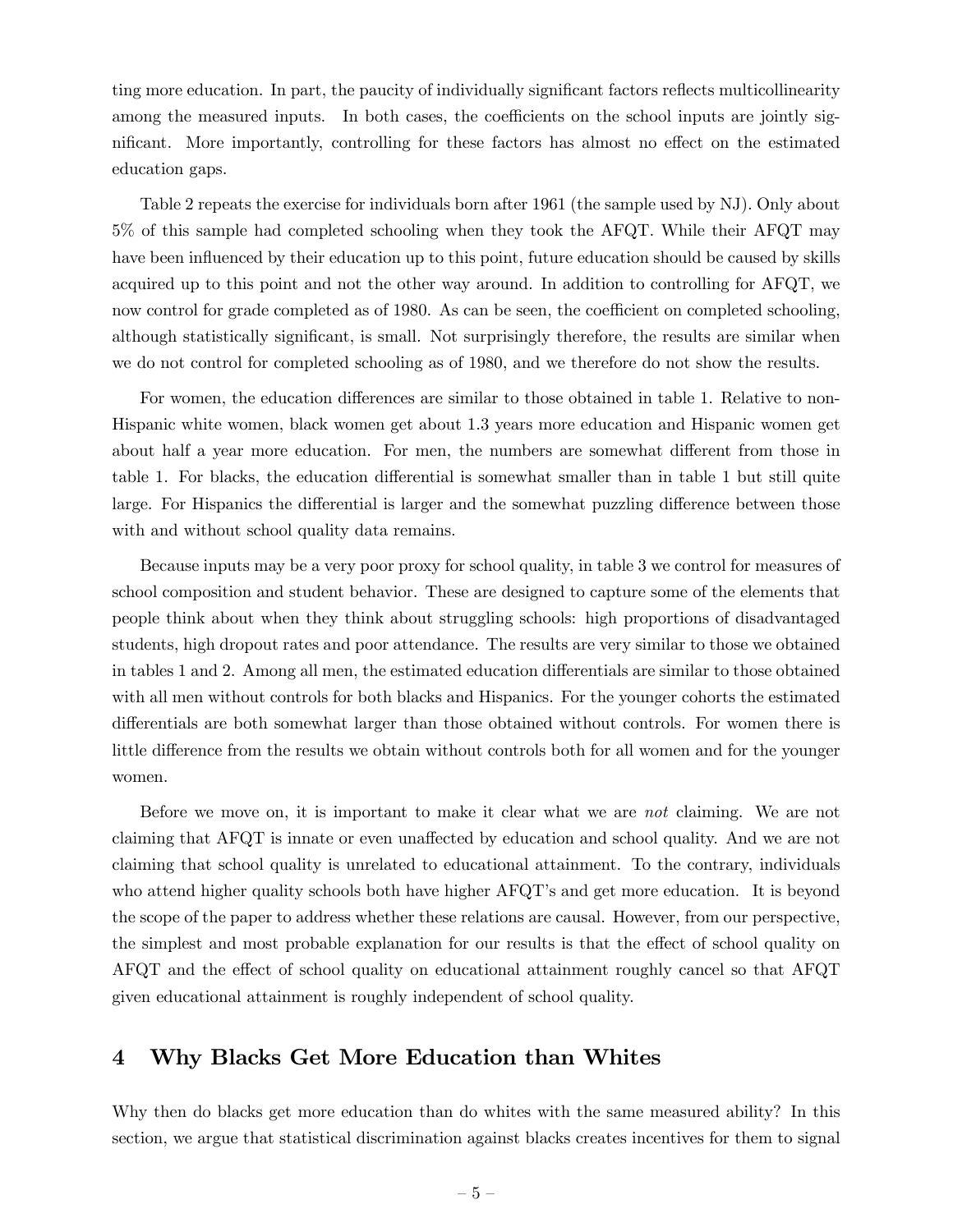ability through education. We believe that ethnographic evidence supports the view that blacks see education as a means of getting ahead. Newman (1999) finds that blacks in low-skill jobs in Harlem view education as crucial to getting a good job and that blacks with low levels of education have difficulty obtaining even jobs that we would not normally think of as requiring a high school diploma. Kirschenman and Neckerman (1991) also find that employers are particularly circumspect in their assessment of low-skill blacks, a finding consistent with our approach.

Our theoretical model merges the standard model of statistical discrimination (Aigner and Cain, 1977) with a conventional sorting model. In a sense, it stands Lundberg and Startz (1983) on its head, by dealing with observable investment in contrast with the unobservable investment in that paper. As is standard in the statistical discrimination literature, we assume that the productivity of blacks is less easily observed than the productivity of whites. However, consistent with our reading of the ethnographic literature, we make one nonstandard assumption. We assume that as education levels increase the ability of firms to assess the productivity of black and white workers converges.

We assume that the ability of firms to observe worker productivity increases with the worker's education and that for sufficiently high levels of education, firms observe productivity. We recognize that even at high levels of education, there is uncertainty about how productive a worker will be. What the assumption really captures is the view that firms are as informed about a highly-educated worker's productivity as that worker is himself. Economics departments may have considerable uncertainty about the future productivity of a freshly-minted Ph.D., but their predictions may be as accurate as those of the job candidate. We assume that, in contrast, absent revealing information from the level of education itself, employers at lower levels of education would not know as much about potential employees' productivity as those workers do.

We find this assumption to be a natural way of generating convergence in the observability of blacks' and whites' productivities. However, the results would not change substantively if at that level there was additional uncertainty about productivity but that was orthogonal to information available to either workers or firms.

The principal result is that since they have greater difficulty observing blacks' productivity, employers put more weight on the observable signal of productivity, education when making wage offers to blacks than they do when making offers to whites. In response, blacks choose to get more education.

### 4.1 The Wage/Education Game

Consider a game between a continuum of workers of different innate ability levels a, where a is continuously distributed over some fixed interval. Each worker must choose a level of education s. Because we assume that education and ability are complementary inputs in the creation of productivity (in a sense defined below), we shall search for a separating equilibrium in which the workers' strategy profile is described by a continuous function  $s(a)$  that is strictly increasing in a.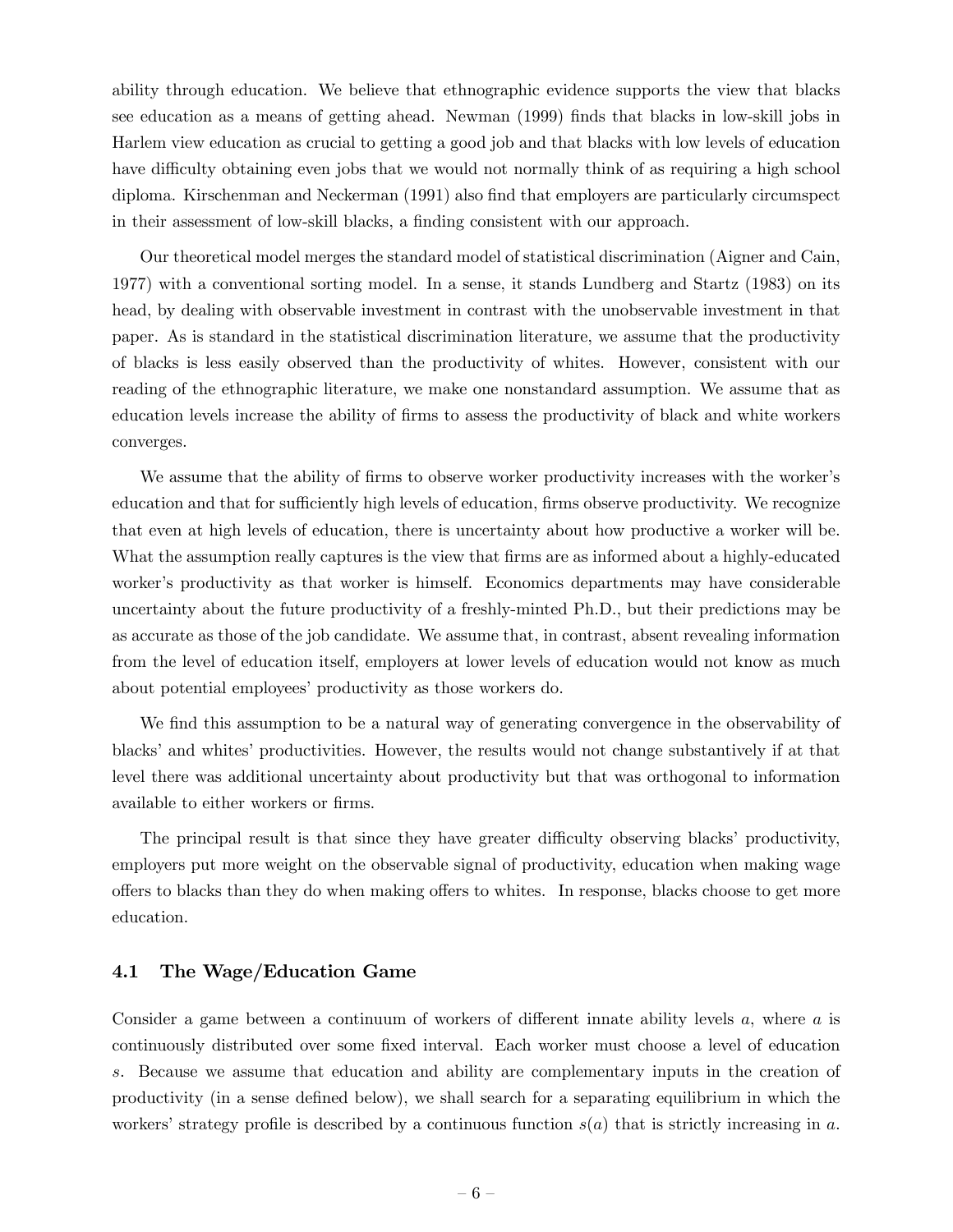Firms in our model simply follow the rules of a competitive labor market—they play no strategic role in the game.

Suppose that a worker's productivity  $p^*$ , conditional on his education level s and innate ability a, has the log-normal distribution given by

$$
p^* = Q(s, a)\,\hat{\varepsilon},\tag{1}
$$

where  $Q(s, a)$  is a deterministic function of education and ability and where  $\varepsilon \equiv \ln \hat{\varepsilon}$  is a normal random variable with mean 0 and variance  $\sigma_{\varepsilon}^2$ . Log productivity, then, can be written as

$$
\ln p^* = q(s, a) + \varepsilon,\tag{2}
$$

where  $q(s, a) \equiv \ln Q(s, a)$  is the mean of  $\ln p^*$ . We assume that the effect of education on logproductivity is characterized by diminishing returns  $(q_{ss} < 0)$  but that innate ability complements the productivity-increasing effects of education  $(q_{sa} > 0)$ .

A potential employer can observe a worker's education level s but not his true productivity p∗. However, the employer does observe a productivity signal p given by

$$
\ln p = \ln p^* + u,\tag{3}
$$

where u is a random error of observation. The error term u has variance  $\sigma_u^2(s)$ , which is common to all firms, continuous and decreasing in s. We assume that  $\varepsilon$  and u are independently distributed.

Let  $\lambda(s) \in [0, 1]$  be given by

$$
\lambda(s) \equiv \frac{\sigma_{\varepsilon}^2}{\sigma_{\varepsilon}^2 + \sigma_u^2(s)}.
$$

If  $\lambda(s)$  is near 0, then  $\sigma_u^2(s)$  must be very large, so that the employer's ability to observe worker productivity directly is poor. Conversely, if  $\lambda(s)=1$ , then  $\sigma_u^2(s)=0$ , so that the employer can observe worker productivity perfectly. In that case workers would have no incentive to signal their productivity to employers, and they would obtain the efficient level of education.

### 4.1.1 The Equilibrium Competitive Wage

In the competitive labor market, an employer will offer a worker with observed productivity signal p and education level s the wage  $w(p, s) \equiv E[p^* | p, s]$ . In our candidate separating equilibrium  $s(a)$ , an employer can infer a worker's innate ability a from his knowledge s, and then calculate  $q(s, a)$ . The employer's equilibrium inference about  $q(s, a)$  conditional on s is denoted by  $\hat{q}(s) \equiv q(s, a(s))$ where  $a(s)$  is the inverse of the workers' strategy profile,  $s(a)$ . We denote the competitive wage in the separating equilibrium by  $\hat{w}(p, s)$ . We demonstrate the following:

Proposition 1 The log of the equilibrium competitive wage is given by

$$
\ln \hat{w}(p,s) = \lambda(s) \ln p + (1 - \lambda(s)) \left(\hat{q}(s) + .5\sigma_e^2\right). \tag{4}
$$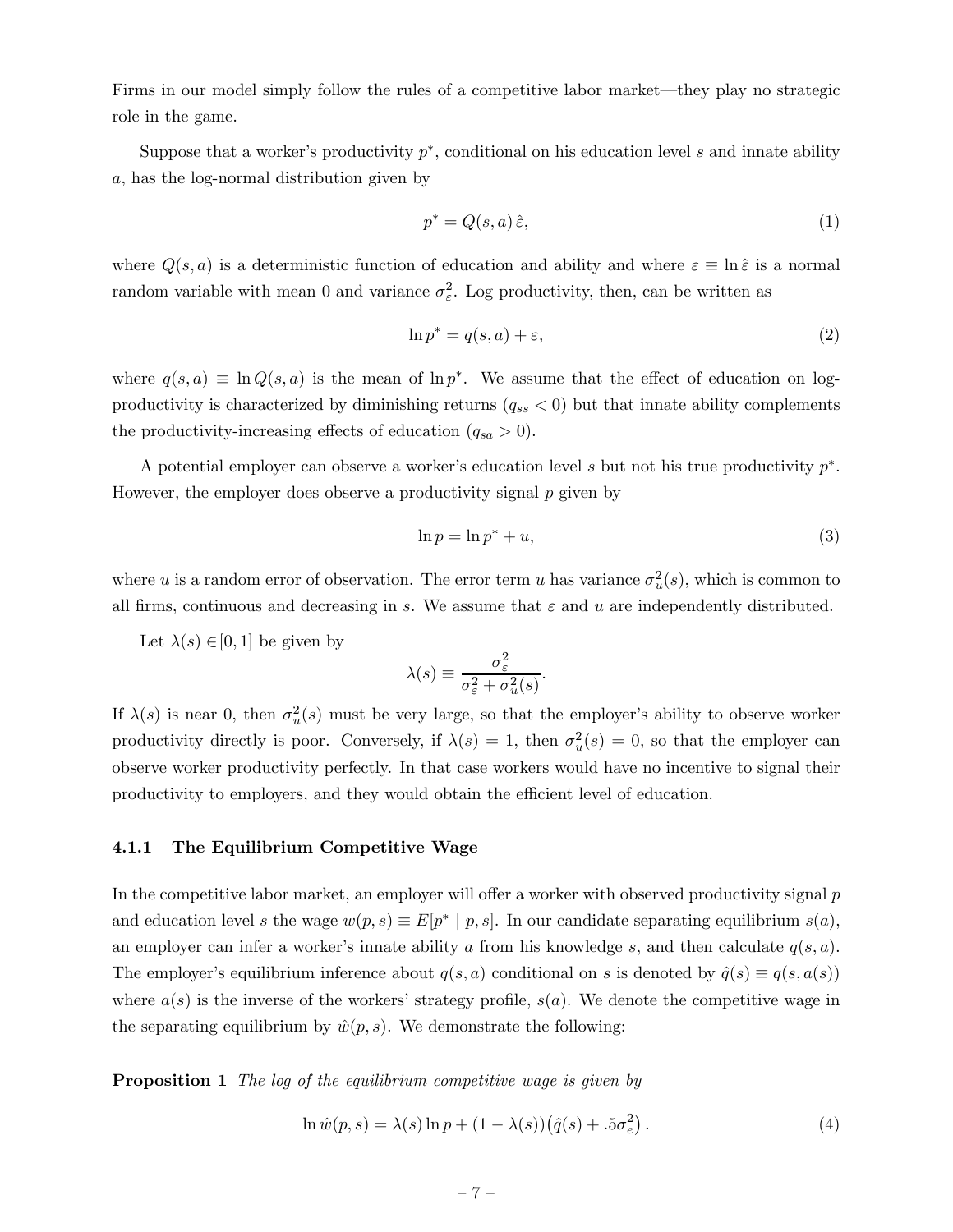**Proof.** To find  $\hat{w}(p, s)$ , we calculate  $E[\ln p^* | p, s]$  with  $s(a)$  given. From (2) we know that

$$
E[\ln p^* \mid p, s] = \hat{q}(s) + E[\varepsilon \mid p, s], \qquad (5)
$$

Equations (2) and (3) imply that

$$
\ln p - \hat{q}(s) = u + \varepsilon.
$$

From standard results for the sum of independent normal random variables, we know that

$$
E[\varepsilon \mid p, s] = E[\varepsilon \mid \ln p - \hat{q}(s), s] = \lambda(s)(\ln p - \hat{q}(s)),
$$

 $\lambda(s)$  being the ratio of the variance of  $\varepsilon$  to the variance of ln  $p-\hat{q}(s)$ . The variance of  $\varepsilon$  conditional on  $p$  and  $s$  is given by

$$
\sigma^2[\varepsilon | p, s] = (1 - \lambda(s)) \sigma_{\varepsilon}^2.
$$

Consequently, from (5), we have

$$
E[\ln p^* \mid p, s] = \lambda(s) \ln p + (1 - \lambda(s)) \hat{q}(s)
$$

and

$$
\sigma^2[\ln p^* \mid p, s] = (1 - \lambda(s))\sigma_{\varepsilon}^2.
$$

We can now calculate the wage offer  $\hat{w}(p, s) = E[p^* | p, s]$ . If any random variable x has a lognormal distribution, then

$$
\ln E[x] = E[\ln x] + \frac{1}{2}\sigma^2[\ln x].
$$

Therefore,

$$
\ln \hat{w}(p, s) = \ln E[p^* | p, s] = \lambda(s) \ln p + (1 - \lambda(s)) (\hat{q}(s) + .5\sigma_e^2).
$$
 (6)

 $\blacksquare$ 

### 4.1.2 Workers' Equilibrium Strategies

Each worker knows his own innate ability a. But a worker must choose his level of education s before he knows the realization of either his true productivity  $p^*$  or of his productivity signal p.

Workers maximize expected discounted net income. Assume that the only cost of education is its opportunity cost in terms of lost income while in school. If  $r$  is the worker's discount rate, the expected present value at time  $t = 0$  of the future income of a worker with characteristics  $(s, a)$  is given by

$$
v(s, a) = \int_{s}^{\infty} e^{-rt} E[w \mid s, a] dt = \frac{1}{r} e^{-rs} E[w \mid s, a]
$$

or

$$
\ln v(s,a) = -r - rs + \ln E[w \mid s,a],
$$

In the candidate equilibrium defined by the strategy profile  $s(a)$ , we have

$$
E[w | s, a] = E[\hat{w}(p(s, a), s)],
$$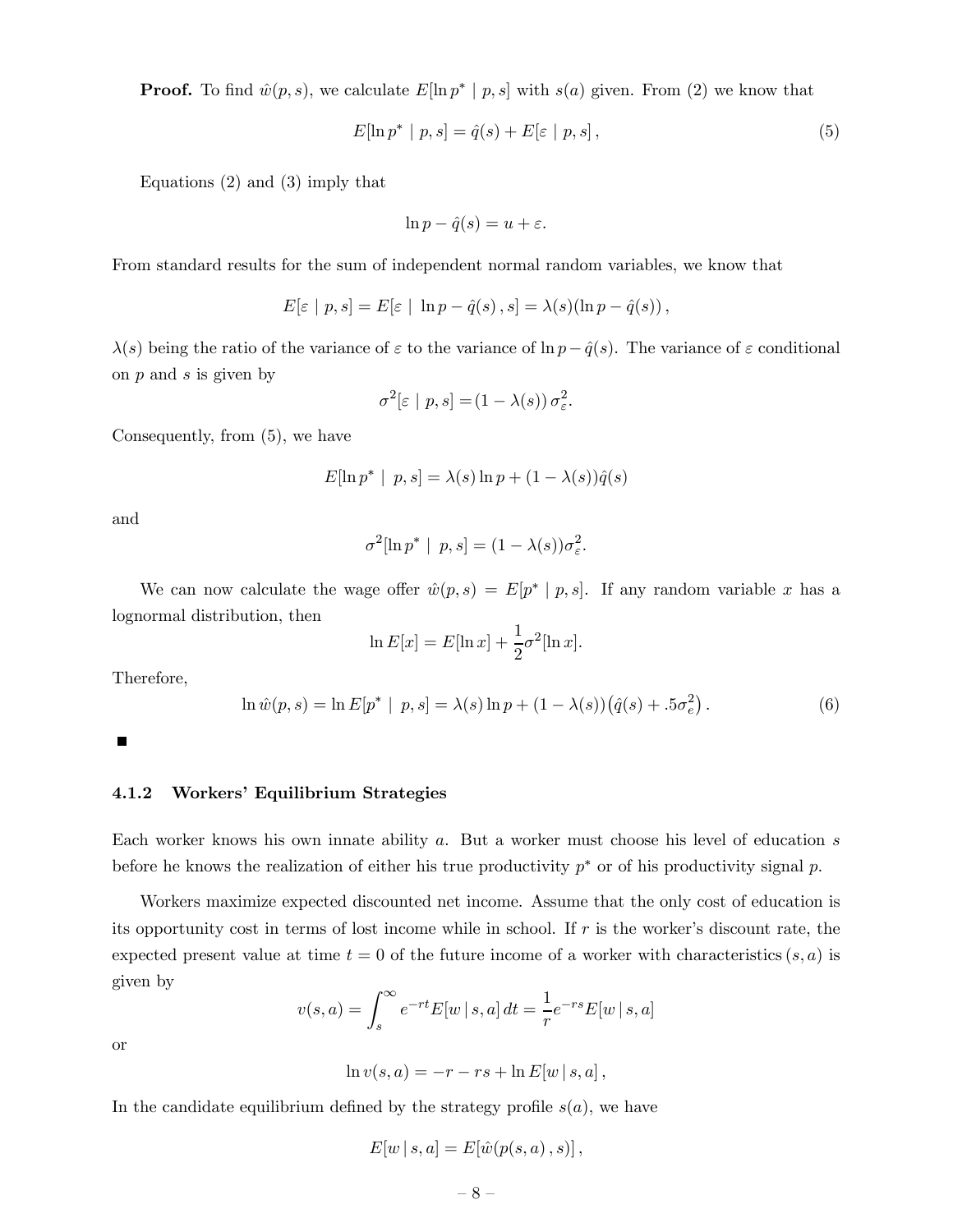and it follows that the first-order condition for maximizing  $v(s, a)$  with respect to s is

$$
\frac{\partial}{\partial s} \ln E[\hat{w}(p(s, a), s)] = r.
$$
\n(7)

This restates the well-known proposition that when the only cost of schooling is the student's opportunity cost, the worker will continue to obtain information so long as rate of return to additional education exceeds the discount rate r.

We are now in a position to describe a separating equilibrium of the wage/education game. We will show:

**Proposition 2** If  $s(a)$  is the workers' equilibrium strategy profile and  $a(s)$  is its inverse, then the equilibrium strategy profile must satisfy the following differential equation:

$$
q_s + (1 - \lambda)q_a a' = r.
$$
\n<sup>(8)</sup>

This is equivalent to:

$$
s' = \frac{(1 - \lambda)q_a}{r - q_s}.\tag{9}
$$

We interpret equation (8) before we present the proof of the proposition. The first term on the left-hand side,  $q_s$ , represents the return from the combined direct effects of education on productivity. This works through two channels. First, the observed additional education leads the employer to infer higher productivity, which increases the return to education by  $(1 - \lambda) q_s$ . Second, the increase in productivity from additional education improves the expected signal, which increases the return to education by  $\lambda q_s$ . The second term,  $(1 - \lambda)q_a a'$ , represents the increase in the return to education arising from the employer's inference about ability when the worker deviates from the equilibrium to acquire more education that the strategy profile indicates. The rate of increase of inferred ability with respect to increased education is  $a'$ , the effect of increased ability of expected log productivity is  $q_a$  and the weight that the employer puts on his inference (as opposed to his signal) is  $1 - \lambda$ .

**Proof.** From  $(4)$ ,  $(2)$  and  $(3)$ , we see that

$$
\ln \hat{w}(p,s) = \lambda(s)(q(s,a) + u + \varepsilon) + (1 - \lambda(s))(\hat{q}(s) + .5\sigma_e^2), \qquad (10)
$$

which is a normally distributed random variable with mean

$$
E[\ln \hat{w}(p,s)] = \lambda(s) q(s,a) + (1 - \lambda(s)) (\hat{q}(s) + .5\sigma_e^2)
$$
\n(11)

and variance

$$
\sigma^2[\ln \hat{w}(p,s)] = \lambda(s)^2 \big(\sigma_e^2 + \sigma_u^2(s)\big) = \lambda(s) \,\sigma_e^2. \tag{12}
$$

Again, from the standard properties of log-normal random variables, we have

$$
\ln E[\hat{w}(p,s)] = E[\ln \hat{w}(p,s)] + \frac{1}{2}\sigma^2[\ln \hat{w}(p,s)],
$$
\n(13)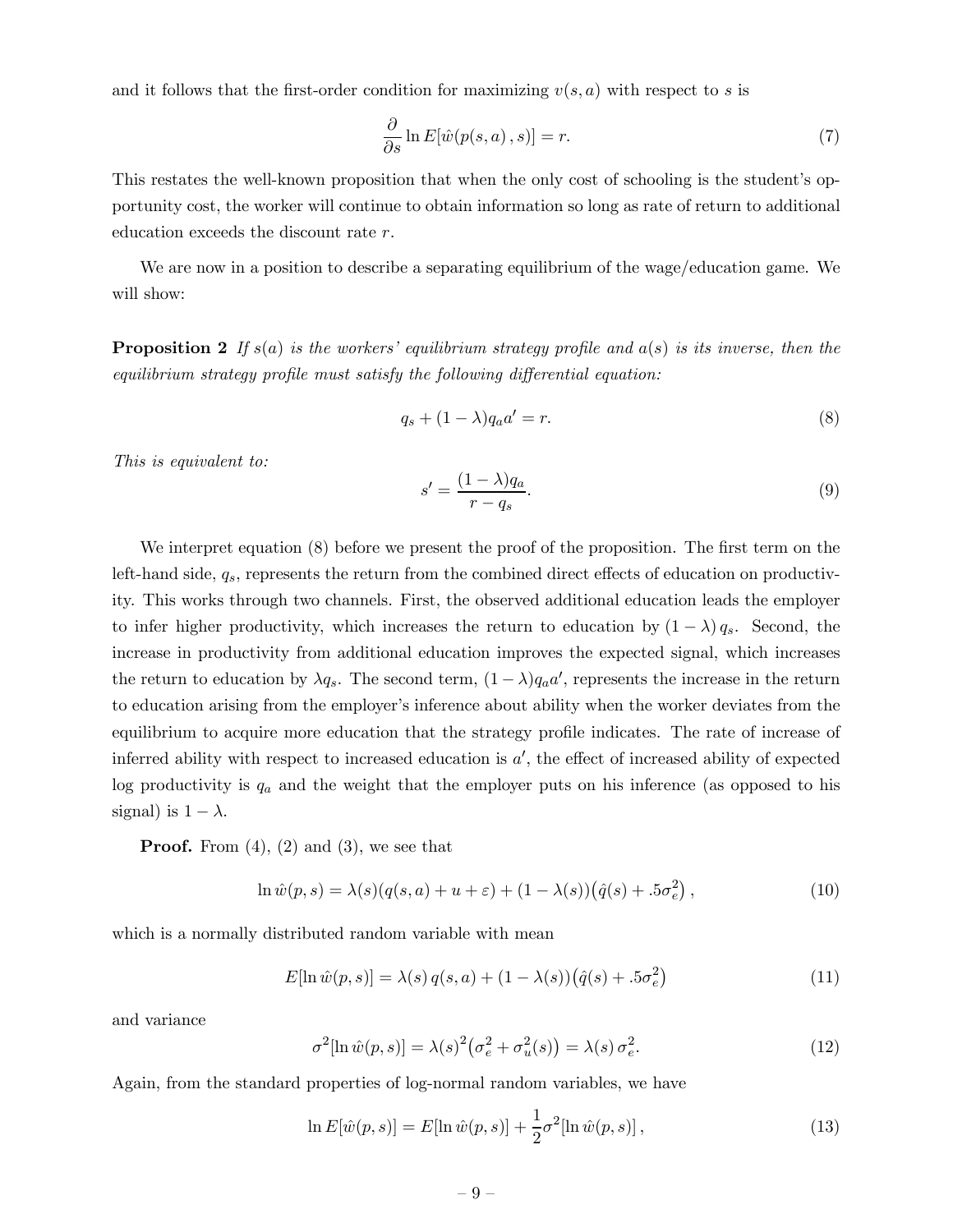so that

$$
\ln E[\hat{w}(p,s)] = \lambda(s) q(s,a) + (1 - \lambda(s))(\hat{q}(s) + .5\sigma_e^2) + .5\lambda(s)\sigma_e^2,
$$
\n(14)

$$
\ln E[\hat{w}(p,s)] = \lambda(s) q(s,a) + (1 - \lambda(s))\hat{q}(s) + .5\sigma_e^2,
$$
\n(15)

which yields the differential equation

$$
\frac{\partial}{\partial s} \left( \lambda(s) q(s, a) + (1 - \lambda(s)) \hat{q}(s) + .5 \sigma_e^2 \right) = r.
$$
 (16)

or

$$
\lambda'(s) q(s, a) + \lambda(s) q_s(s, a) - \lambda'(s) \hat{q}(s) + (1 - \lambda(s)) (q_s(s, a(s)) + q_a(s, a(s)) a'(s)) = r.
$$
 (17)

In equilibrium  $a = a(s)$  and  $q(s, a) = \hat{q}(s)$ . Consequently, in equilibrium (17) reduces to (8). Equation (9) follows from the fact that the derivative of  $s(a)$  is the reciprocal of the derivative of  $a(s)$ .

The following proposition pins down a unique solution of (9).

**Proposition 3** If the range of worker abilities is known to be described by the interval  $[a_0, a_1]$ , and if a separating equilibrium  $s(a)$  has  $s'(a) > 0$ , then the education level  $s(a_0)$  must be efficient and not influenced by signaling.

In an equilibrium with  $s(a)$  strictly increasing, the employer would infer that a worker with education  $s(a_0)$  has ability  $a_0$ , the lowest possible level. If  $s(a_0)$  were inefficiently high, the worker of ability  $a_0$  could safely deviate to the lower efficient level of education without lowering the employer's inference of his ability, and so raise his payoff. If  $s(a_0)$  were inefficiently low, the worker of ability  $a_0$  would choose to get  $s > s(a_0)$  since  $q_s > r$  and therefore  $q_s + (1 - \lambda(s))q_a a' > r$ .

#### 4.1.3 Example: Ability as the capacity to be educated

We now analyze a special case of this model in which ability is viewed as the capacity to be educated: each year of education less than a increases productivity  $p^*$  by a fixed amount, but education in excess of a has no effect. We can write

$$
p^* = \min\{s, a\} \,\hat{\varepsilon}
$$

where  $\hat{\varepsilon} = \exp(\varepsilon)$  is a lognormal random variable. This yields a special case of (2) in which  $q(s, a)$ is given by

$$
q(s,a) = \min\{\ln s, \ln a\}.
$$

For  $s < a$  (9) yields the equilibrium condition

$$
s'(a) = 0,
$$

which contradicts our assumption of a separating equilibrium. For  $s > a$ , however, (9) yields the equilibrium condition

$$
s'(a) = \frac{1 - \lambda(s)}{r} \frac{1}{a}.\tag{18}
$$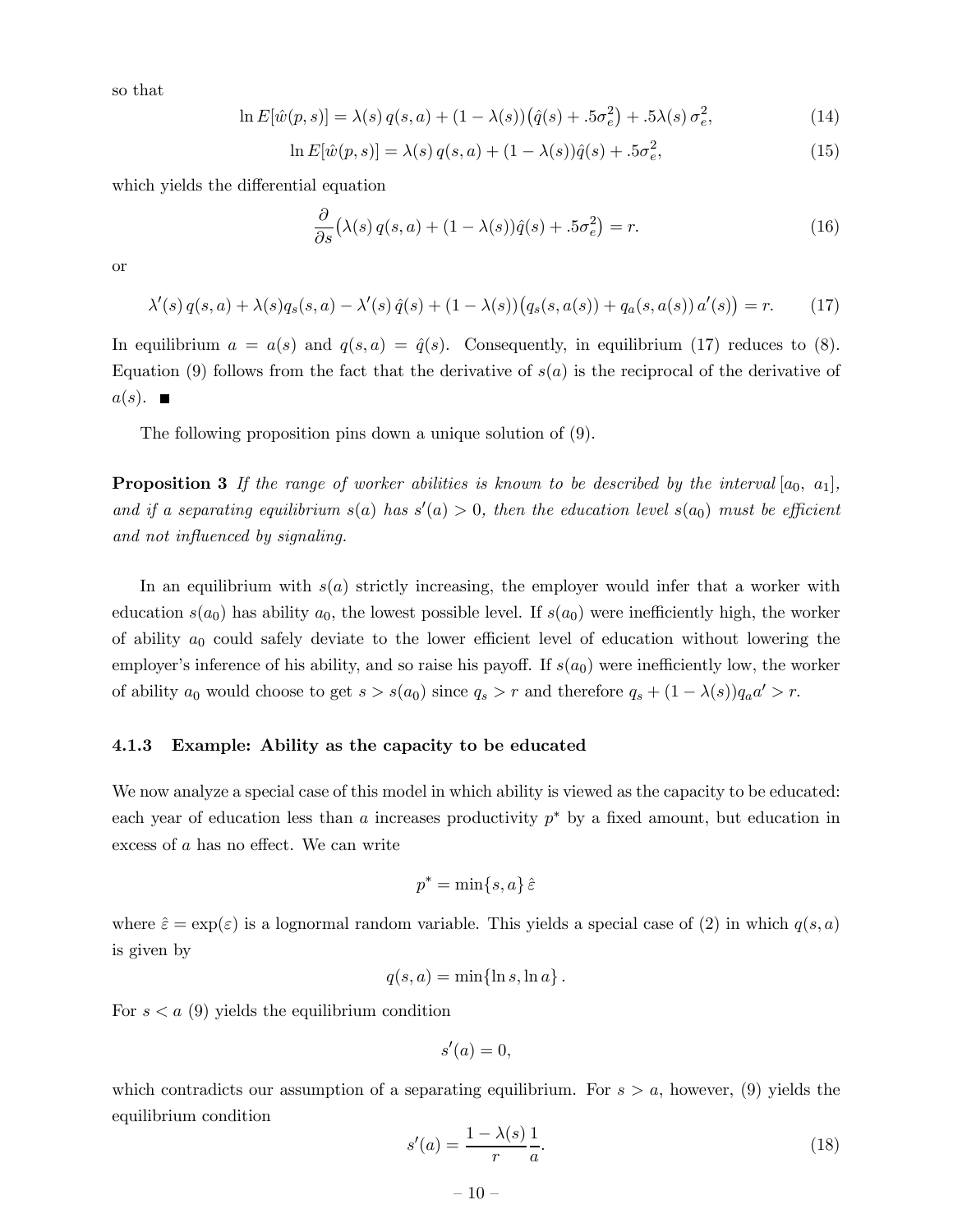We normalize a so that the lowest level of ability is given by  $a_0 = 1$ . By Proposition 3, we have  $s(1) = 1$ , the efficient level of education for  $a = 1$ .

For constant  $\lambda(s) = \lambda_0$  and with  $s(1) = 1$ , the solution of (18)is

$$
s(a) = \frac{1 - \lambda}{r} \ln a + 1,\tag{19}
$$

which defines a unique separating equilibrium. This is graphed in Figure 1 for  $\lambda = .5$  and  $r = .1$ .





Note that with this discount rate and perfect information,  $s = a$  for  $a \leq 20$ . For higher values of  $a$ , workers still choose  $s = 20$  because the discounted productivity benefit of further education does not outweigh the cost of foregone earnings. With  $\lambda = .5$ , all workers with  $a > 1$  get more education than they would if information were perfect until  $a$  is somewhat greater than 14. For  $a$  above this level, workers choose the perfect information level of education because the return to signaling becomes to small. The fact that the imperfect and perfect information education levels converge for sufficiently high  $a$  is a special feature of this production function which creates a discontinuity in the return to education at  $s = a$ .

Suppose now that  $\lambda(s) = s/b$ , so that  $\lambda$  increases linearly in s and reaches 1 at  $s = b$ . In that case, the differential equation for an equilibrium becomes

$$
s'(a) = \frac{b-s}{br} \frac{1}{a},\tag{20}
$$

and if we require  $s(1) = 1$ , the unique solution is

$$
s(a) = b + (1 - b) a^{-\frac{1}{br}}
$$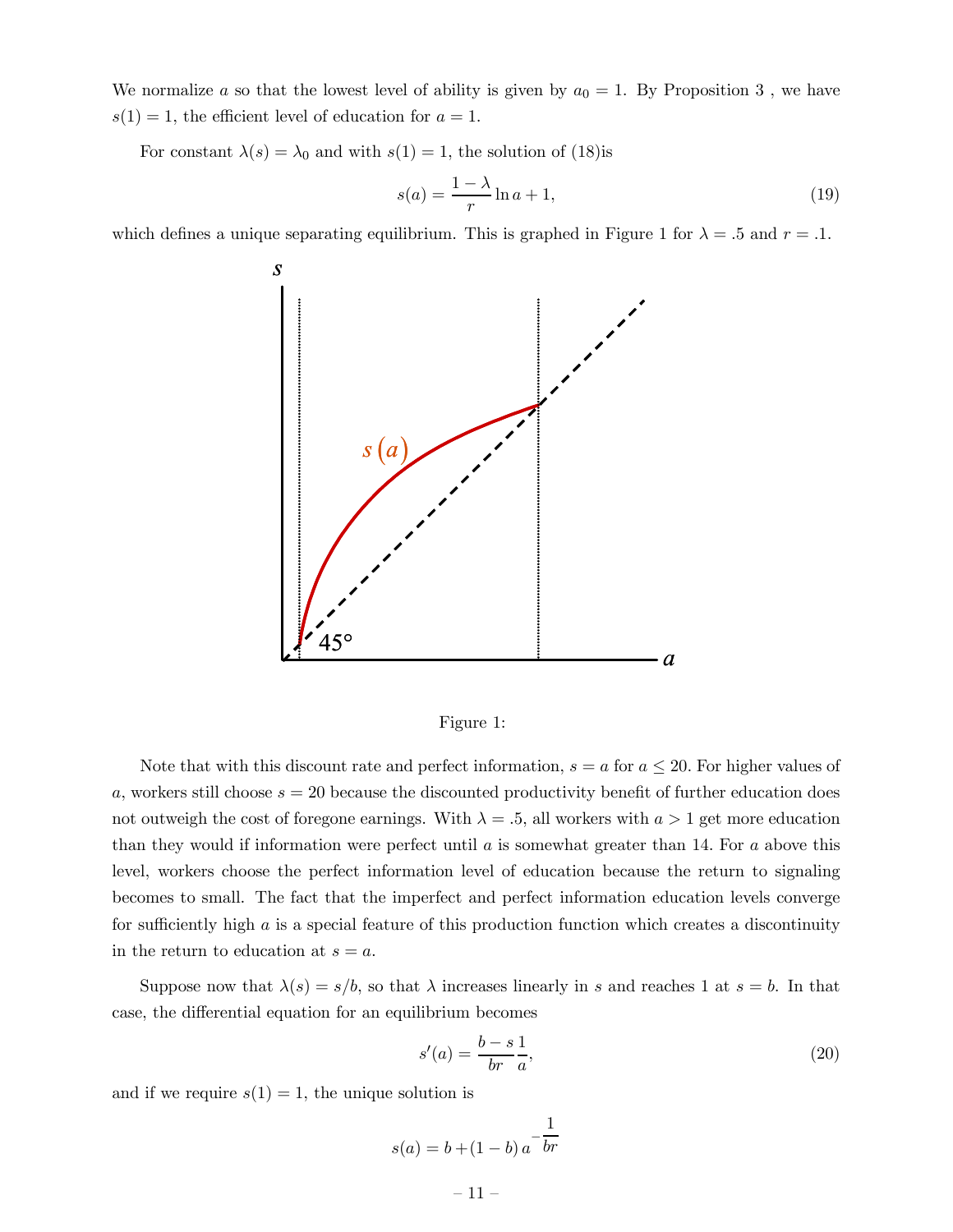This is graphed in the Figure 2 for  $b = 5$  and  $r = .1$ . Again for sufficiently low  $a > 1$ , workers choose



Figure 2:

more education than they would in the presence of perfect information. Because of the discontinuity in the production function, workers with a somewhat less than 5 still choose the perfect information level of education.

### 4.1.4 Statistical Discrimination

We are now in a position to examine statistical discrimination. The literature on statistical discrimination suggests that firms observe the productivity of blacks less accurately than that of whites. This is almost a convention in the literature, but it can be justified on the grounds that blacks have poorer networks than do otherwise comparable whites or on the basis of language differences. Considerable research shows that blacks and whites use different nonverbal listening and speaking cues and that this can lead to miscommunication (Lang, 1986). In our model, we model lower accuracy in the observation of black productivity as  $(1-\lambda_b) = \gamma(1-\lambda_w)$ ,  $\gamma > 1$  which implies that  $1 - \lambda(s)$  is greater for blacks than it is for whites for all  $s < s^*$ .

Given that firms can observe the race of applicants, this implies that firms will put a relatively higher weight on education and a lower weight on observed productivity for black workers as compared with white workers. Therefore, education is a more valuable signal of ability for blacks than it is for whites. However, at any level of ability, since blacks get more education, they should have higher wages if we do not hold education constant. Of course, for levels of education greater than s<sup>\*</sup> there is no benefit to signalling since productivity is fully revealed. Let  $a^* = a(s^*)$  be the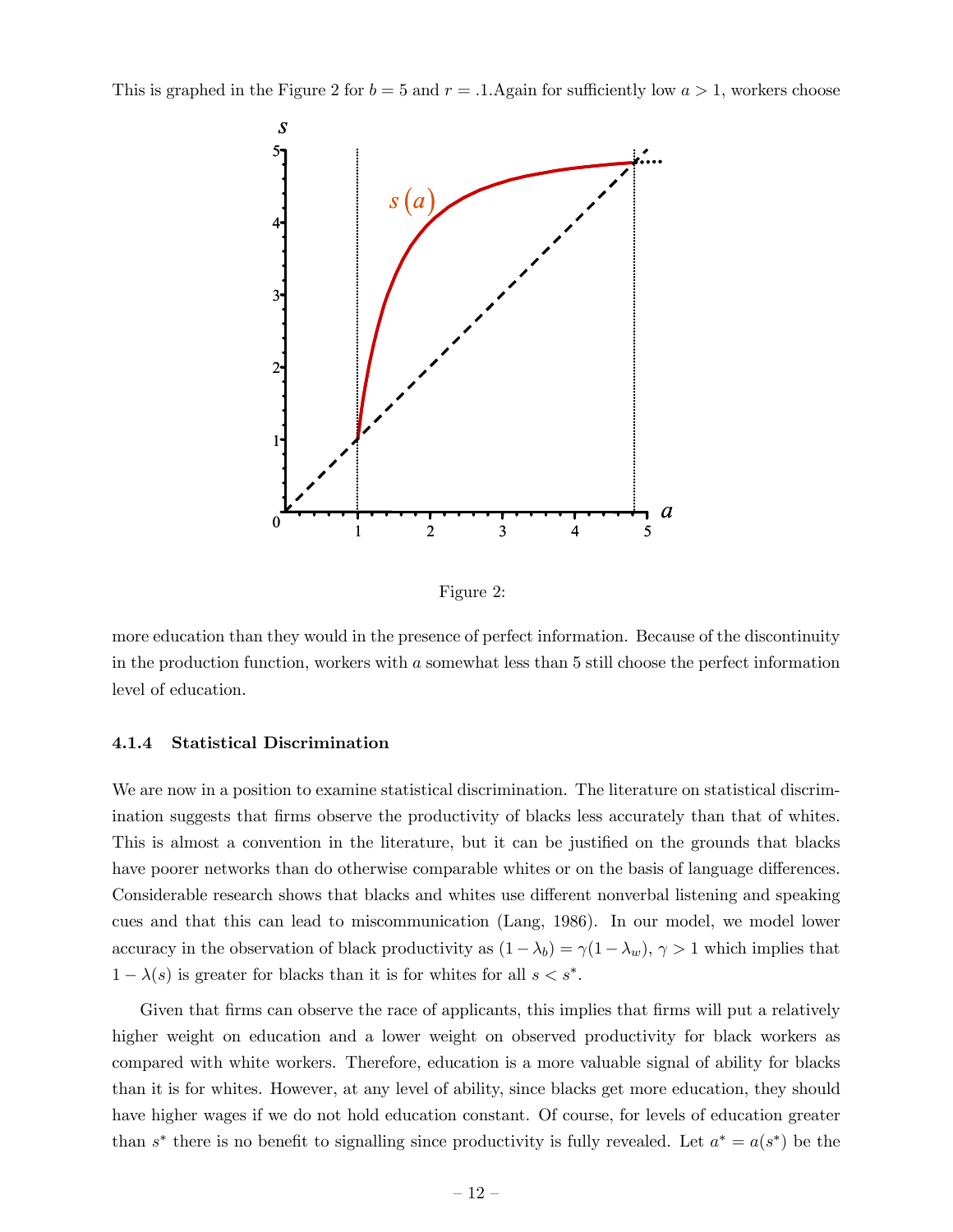ability level of white workers who get education s∗. Then black workers of ability a∗ will also choose s<sup>\*</sup>, and for  $a > a^*$  blacks and whites will choose the same level of education.

Empirical Implications. Intuitively, since when making wage offers to blacks, firms put more weight on education and less on measured productivity, blacks will get more education for  $a^*$  $a>a_0$ . This means that at any level of education, blacks will be of lower ability and have lower wages. We derive these results formally below.

**Theorem 4**  $s_b(a) > s_w(a)$ ,  $\forall a^* > a > a_0$  where b and w denote black and white.

Proof. Suppose that

$$
s_b(a) \leq s_w(a)
$$

for some  $\widetilde{a} \neq a_0$ . Then

$$
q_s(s_w(\tilde{a}), \tilde{a}) + (1 - \lambda_w)q_a(s_w(\tilde{a}), \tilde{a})\frac{da}{ds}_{|w} \ge q_s(s_w(\tilde{a}), \tilde{a}) + (1 - \lambda_b)q_a(s_w(\tilde{a}), \tilde{a})\frac{da}{ds}_{|b}
$$
(21)

which implies

 $\frac{da}{ds}_{|w} > \frac{da}{ds}$  $ds$   $|b$ 

$$
\overline{or}
$$

$$
\frac{ds}{da|w} < \frac{ds}{da|b}.
$$

Since  $s_b(a_o) = s_w(a_0)$  by assumption and since any time  $s_b(a) = s_w(a)$ ,  $\frac{ds}{da}|_w < \frac{ds}{da}|_b$ ,  $s_b(a) > s_w(a)$ whenever  $a^* > a > a_0$ . ■

#### Corollary 1

$$
\widetilde{q}_b(s) < \widetilde{q}_w(s), \forall s(a^*) > s > s(a_0).
$$

Thus, at all education levels at which information is imperfect, except the lowest, blacks earn less than do whites (not holding ability constant). It follows that the return to education measured by comparing wages at any level of education at which information is imperfect with wages at the lowest level of education should be lower for blacks than for whites. Conversely, if we measure the return to education by comparing wages in the range where information is imperfect with wages in the range where it is perfect, the measured return to education should be higher for blacks. This suggests that the measured return to education, not controlling for ability, should initially be lower for blacks than for whites and become higher than the return for whites over some range.

It is important to note that this conclusion refers to the measured return. The actual private return to education is the common interest rate, r, for all workers.

**Corollary 2** There is some a' such that  $a_0 < a' < a^*$  such that for all  $a < a'$  the return to ability for blacks is higher than the return to ability for whites and for  $a > a'$  the return to ability for blacks is no higher than the return to for blacks and strictly lower if  $a < a^*$  (not holding education constant).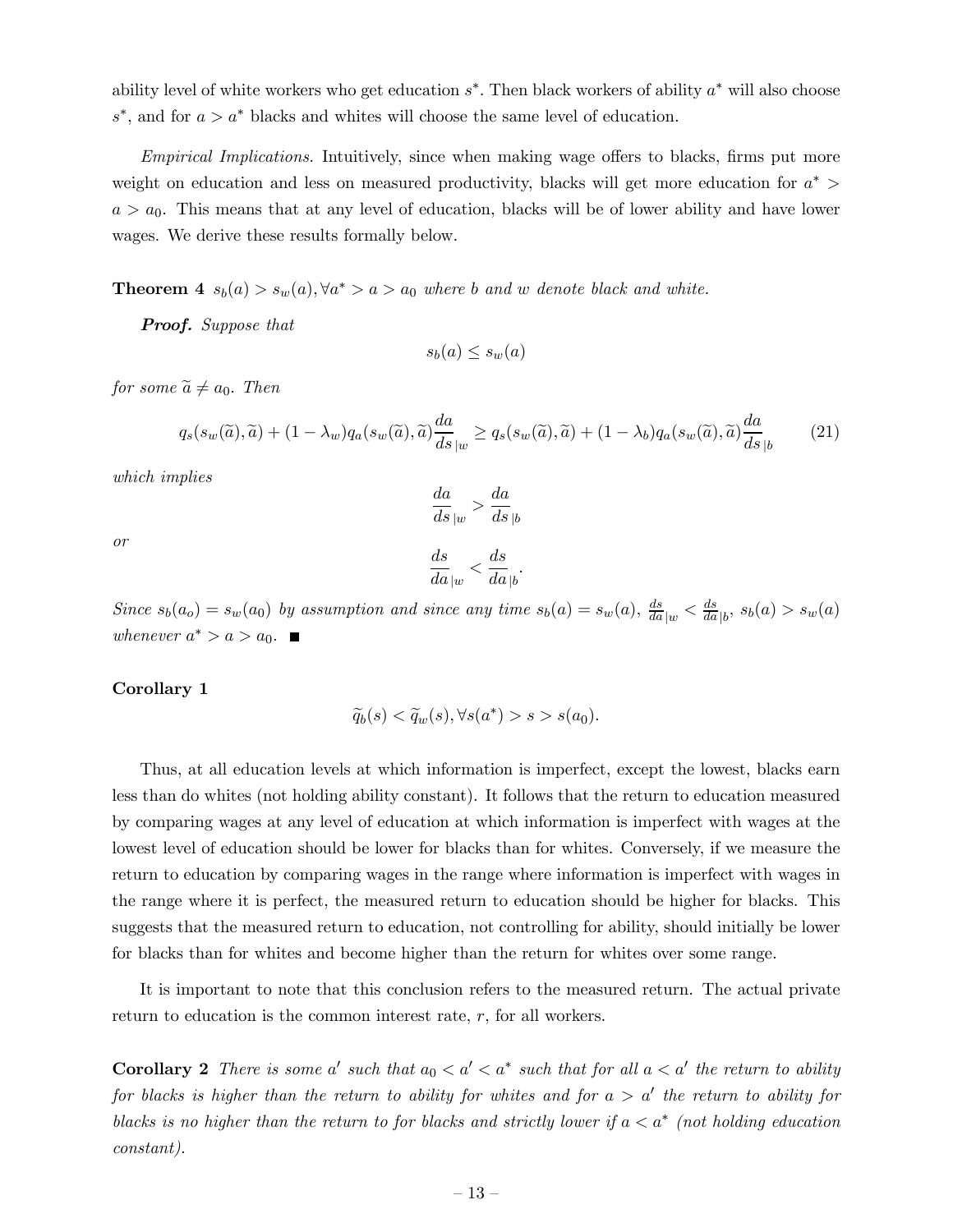We note that the "*ability to learn*" example above demonstrates that our results apply more generally than simply to the case in which there is no asymmetric information beyond some level of education. In the case graphed in Figure 1, with imperfect information the wage paid to workers with a given level of education is lower than it is with perfect information whenever the two education levels diverge. Relative to the case of perfect information, with imperfect information, the estimated return to education would be lower at low levels of education and higher at high levels of education.

## 5 Evidence

We begin with the prediction about the relation between educational attainment and ability. We have already seen that conditional on AFQT, blacks get more education relative to whites. Our model suggests that this should be true at intermediate levels of ability but not at very low or very high levels of ability.

Table 4 shows the relation between education and AFQT, separately for men and women. Within each sex the younger cohorts, who had not completed school at the time that they took the AFQT, are shown separately, both with and without a control for their completed education at the time they took the test. In every specification, the interaction of race and the AFQT-squared term has its predicted negative sign. This is true for Hispanics as well as for blacks.

Although the individual interaction terms are generally not statistically significant when we limited the sample to the younger cohorts, in no case do the differences between the young and older cohorts in the three black interaction terms, the three Hispanic interaction terms or the six interaction terms approach statistical significance.<sup>3</sup> Thus the results are not driven by the causal impact of education on AFQT.

For men, the black-white education differential is maximized at an AFQT about one-sixth standard deviation below the mean where it is about 1.3 years. Educational attainment is equal for blacks and whites at almost two standard deviations below the mean and at one and twothirds standard deviations above the mean. For women, the black-white education differential is maximized just about at the mean AFQT where it is about 1.4 years. The education levels of blacks and whites are estimated to be equalized pretty much at the extremes of the AFQT distribution.

Figure 3 shows the smoothed relation between education and AFQT for men. The nonparametric approach (which ignores the relation between age and education) confirms the parametric approach. Education levels for blacks and whites converge around a standardized AFQT of -2 and a little above 1.5. Figure 4 is less consistent with the parametric estimates. It shows that education levels for all three groups converge at a standardized AFQT between -2 and -2.5. However, education levels for black women remain higher than for white women even at very high AFQT levels.

<sup>&</sup>lt;sup>3</sup>The interaction between Hispanic and  $\text{AFGT}^2$  does differ at the .05 level for men. However, given that we are testing twelve different equalities as well as some combinations, it is not surprising that we would find one "significant" test statistic.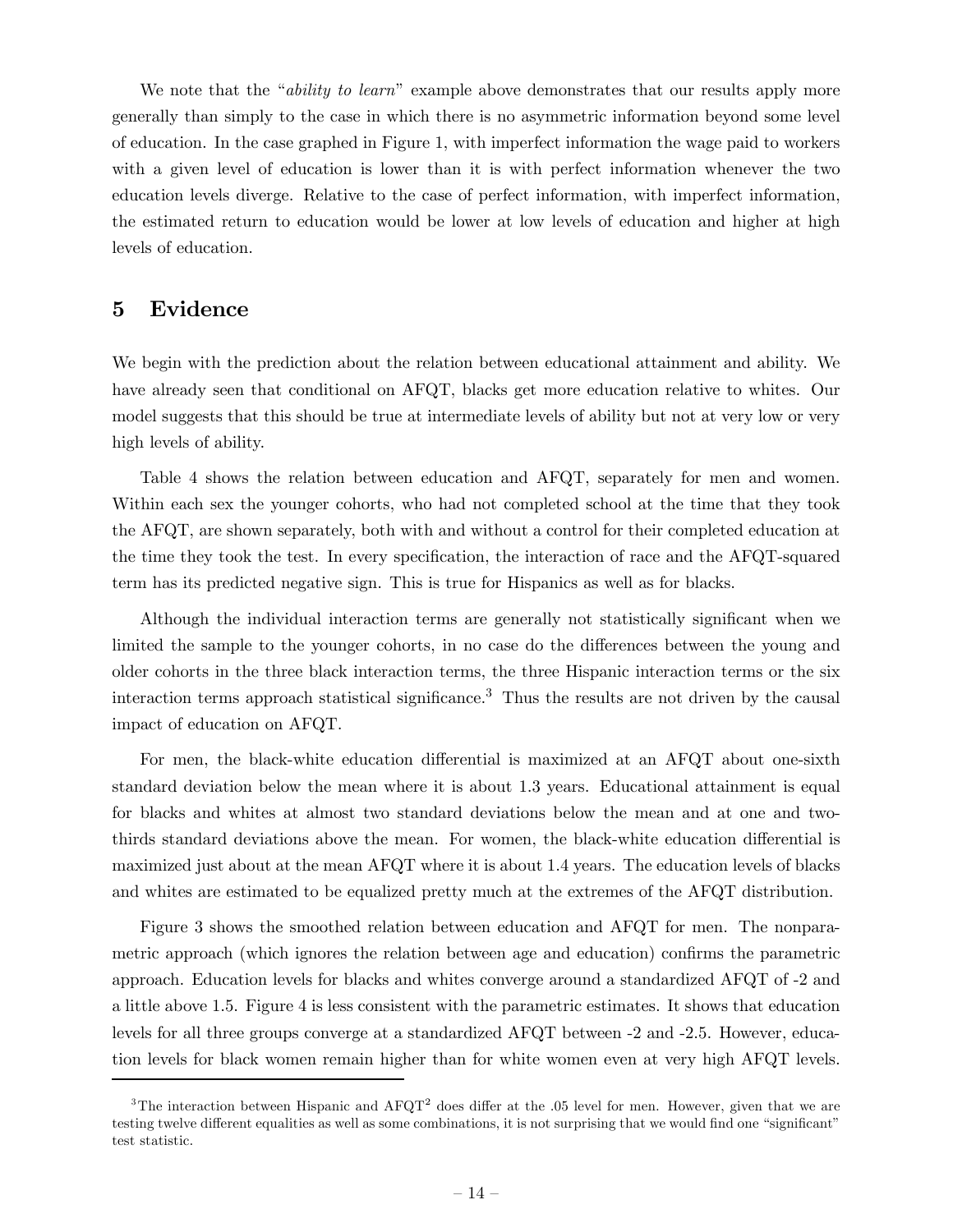

Figure 3: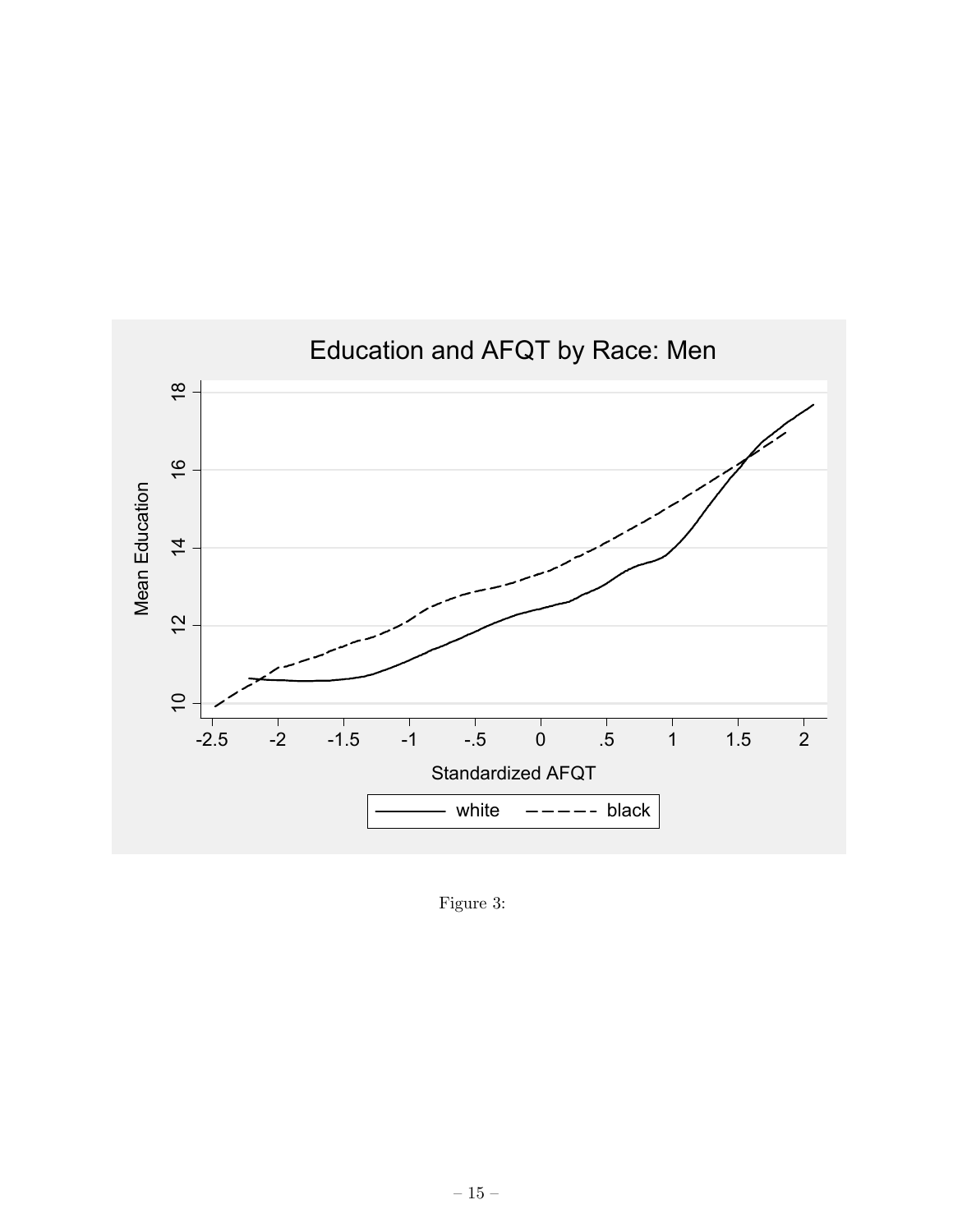

Figure 4:

One potential explanation for this difference is the very high rate of labor force participation of high-skill black women relative to white women discussed in Neal (2004).

Because of the complications associated with differences in the selection of black and white women into the labor force, our discussion of the wage predictions is restricted to men. Our model implies that the wages of blacks and whites will be similar at low levels of education and at high levels but that blacks will have lower wages at intermediate levels of education. To test this prediction, we regress the log wage on education and its square and interaction with race and ethnicity as well as direct effects of age, race and ethnicity. Table 5 shows the results. As predicted, the return to education is initially lower for blacks than for whites and then turns more positive. Wages for blacks are estimated to be equal for those with a six grade education and those with eighteen years of completed education although these points of equality are imprecisely estimated. The results for the Hispanic/non-Hispanic white comparison are similar.

Figure 5 shows this nonparametrically. It plots average log wages for men by education and race. There are very few individuals without any high school education and very few blacks with more than eighteen years of education. The estimates suggest that, as predicted by the model, wages are very similar for blacks and whites at low and high levels of education.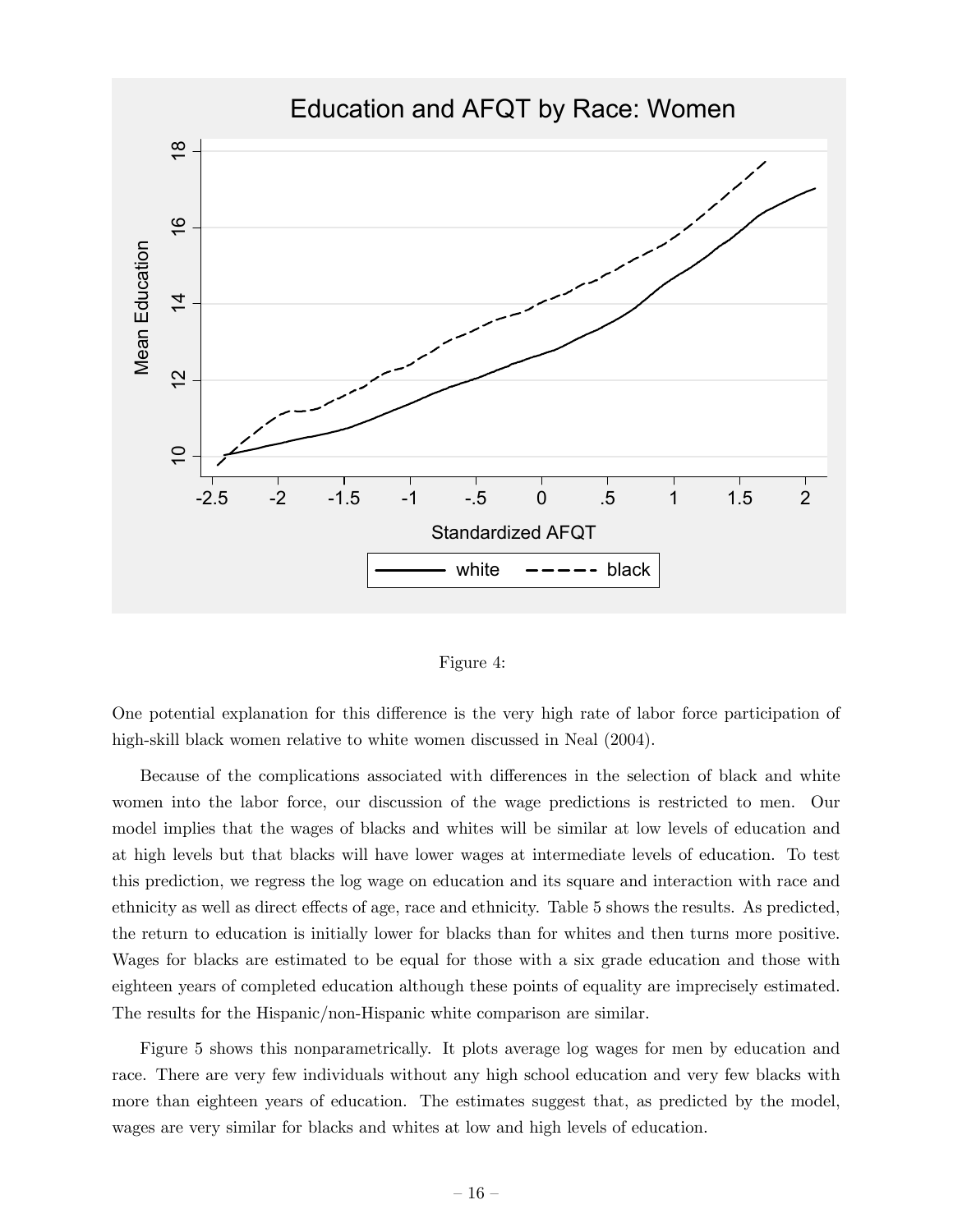

Figure 5: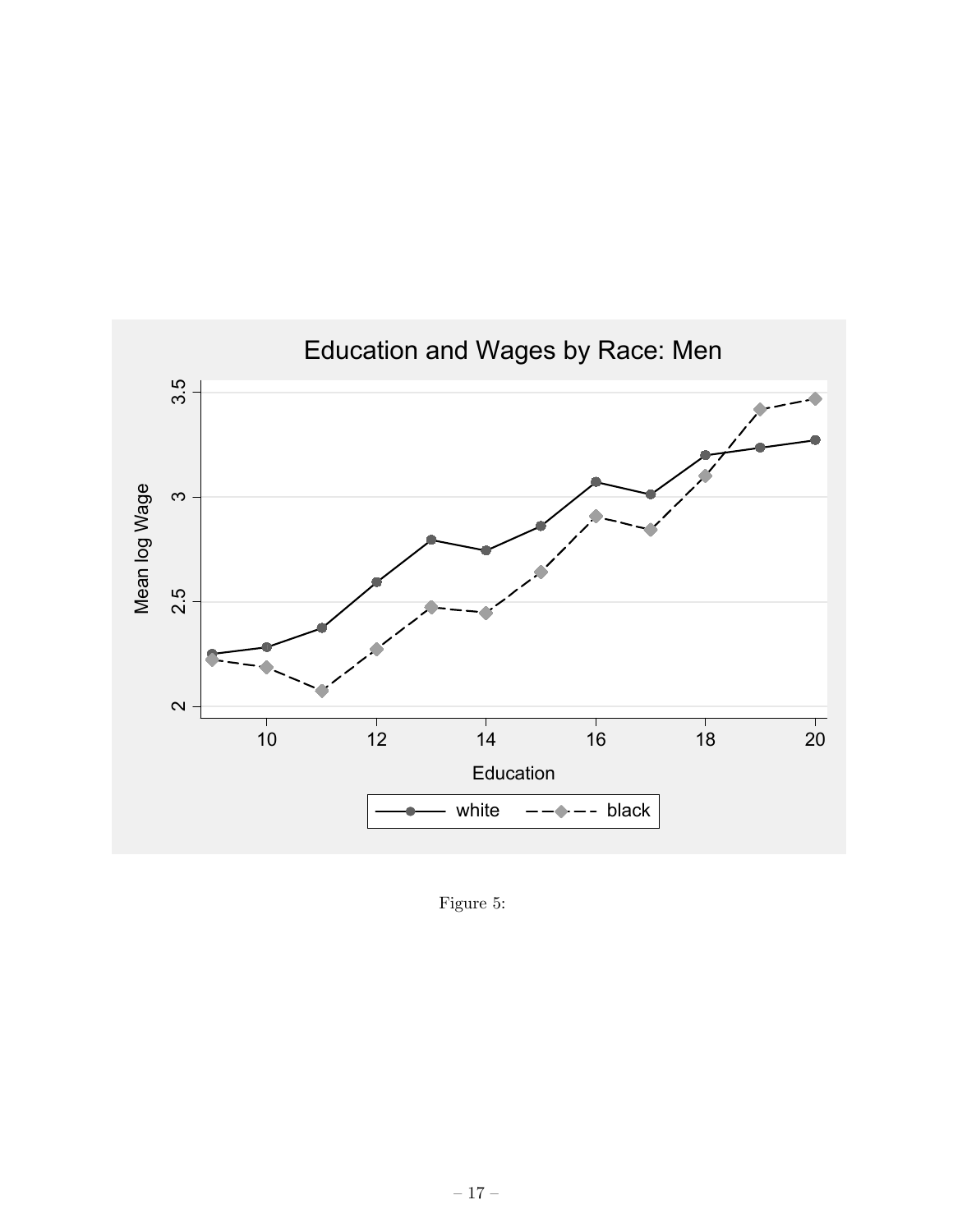



The one prediction of our model that does not hold is that blacks should receive higher wages than whites with the same ability except at very low and very high levels of ability. Like NJ we find that conditional on AFQT, blacks earn less than whites although the difference is generally small and often insignificant depending on the specification. The relation between the wage differential and AFQT is best summarized in figure 6 which plots the relation between log wages and education for the younger cohorts. For all workers together the plot is similar but less dramatic. In both cases, if there is a wage differential conditional on AFQT, it occurs in a range a little more than one standard deviation below the mean to roughly the mean.

# 6 Neal and Johnson Revisited

Table 6 replicates the results in NJ with our data. Many of the results can be anticipated on the basis of our discussion so far, but we believe it is helpful to present them in the same form as in the original NJ paper. In order to ensure that the AFQT score is not affected by labor market experience, NJ limited their sample to younger cohorts who would, for the most part, still have been in school when they took the AFQT. The first panel of table 1 limits the sample in the same way. In the absence of any controls (row 1), there are large differences in the average log wages of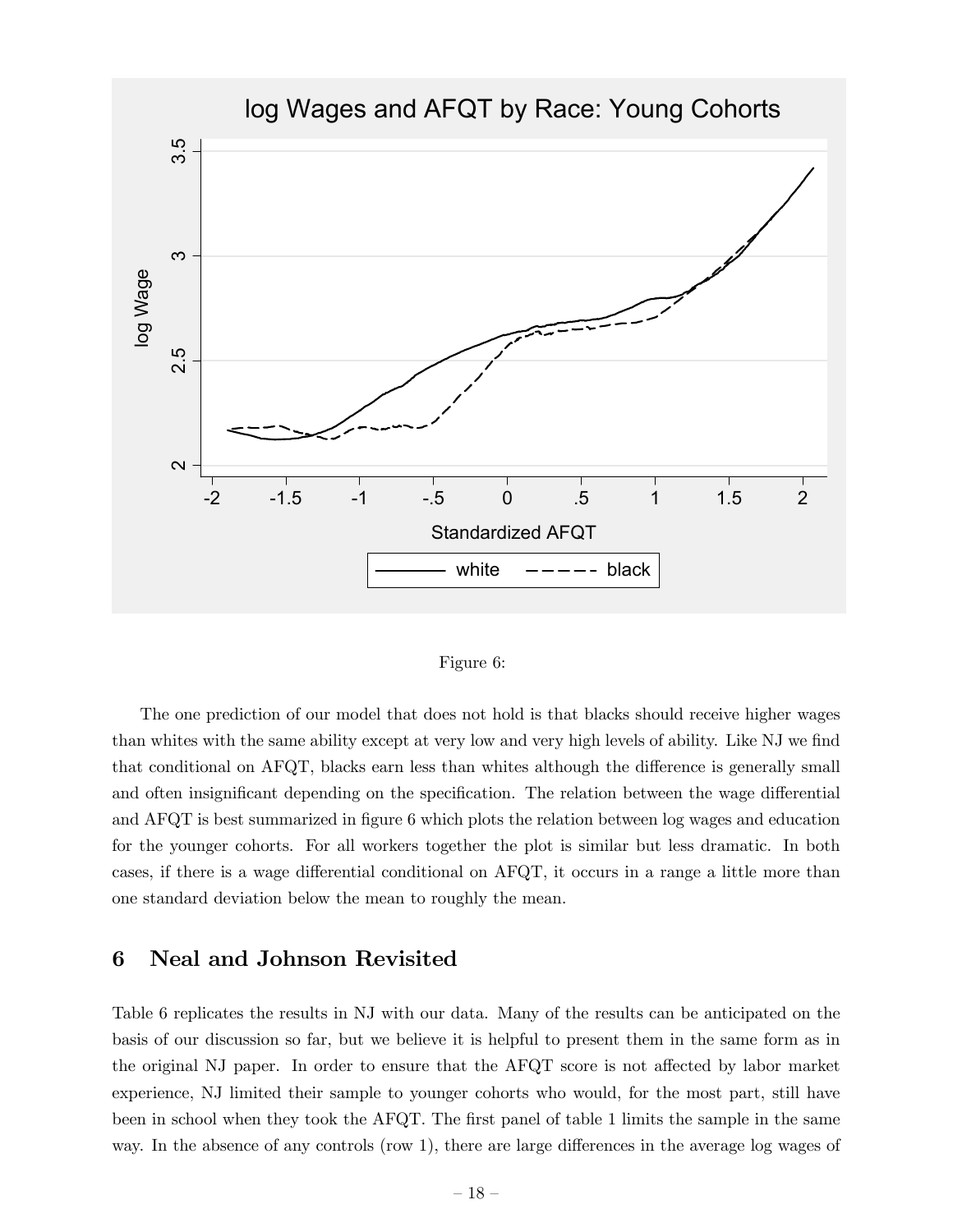blacks, Hispanics and whites. In fact, the differences reported here are somewhat larger than those reported in NJ.4

The second row shows the effect of controlling for years of education completed, this reduces the black-white wage differential and largely eliminates the Hispanic-white differential. However, there remains a significant black-white wage differential. The third row adds AFQT instead of education.<sup>5</sup> This produces a very substantial reduction in the estimated black-white wage differential and turns the Hispanic-white wage differential positive albeit insignificant.

Row (3) is the basic result in NJ. Since all the variables in this row were determined before individuals entered the labor market, this result seems to create a strong prima facie case that the black-white wage differential is largely due to premarket factors that lower the AFQT of blacks relative to whites.

Row (4) presents the principal result of this paper. If we control for AFQT and education, the black-white wage differential reappears. The 13% wage differential implied by row (4) is both statistically and socially significant. The Hispanic-white differential remains small and insignificantly positive. Put differently, after controlling for education, accounting for AFQT differences explains slightly less than half of the black-white wage differential While the premarket factors captured by AFQT are an important component of the black-white wage differential, there remains a substantial differential that could be attributable to labor market discrimination.

The difference between rows (3) and (4) is a simple application of the omitted variables bias formula since we have established that blacks get about one year more education than do whites with the same AFQT. Yet blacks earn about the same as whites with the same AFQT. Blacks do not appear to be rewarded for their additional year of education relative to whites, or, equivalently, must spend an extra year in school to attain the same level of compensation.<sup>6</sup>

Restricting the sample to the younger cohorts substantially reduces the number of observations. The middle panel in table 6 explores what happens when we remove this restriction. There are few substantive differences between the top and middle panel It remains true that controlling for education significantly reduces the Hispanic-white differential but leaves a substantial blackwhite differential. Controlling for AFQT alone, eliminates both differentials. Controlling for both variables simultaneously eliminates the Hispanic-white differential but leaves a black-white wage differential equal to roughly half that observed when we control for education and not AFQT.

<sup>4</sup>Derek Neal was very helpful, supplying us with the code to replicate his and William Johnson's results. The modest difference in our results derives from a number of differences including our decision to use the low-income white sample, our choice of wage variables (average hourly wage rather than average hourly wage on main job), NJ's use of the "class of worker" variable and time period. Carneiro, Heckman and Mastrov (2004) explores the issue of time variation in the black-white wage differential using various specifications including those used by NJ. See also the discussion of this issue in Haider and Solon (2004).

<sup>5</sup>NJ include AFQT-squared as well as AFQT. However, since the squared term is never significant and the interpretation of the equation with only a linear term simpler, we drop the squared term.

<sup>&</sup>lt;sup>6</sup>Carneiro et al (2004) use a specification similar to that in row (4) but adjust AFQT for schooling completed at the time the respondent took the AFQT. They find much larger wage differentials.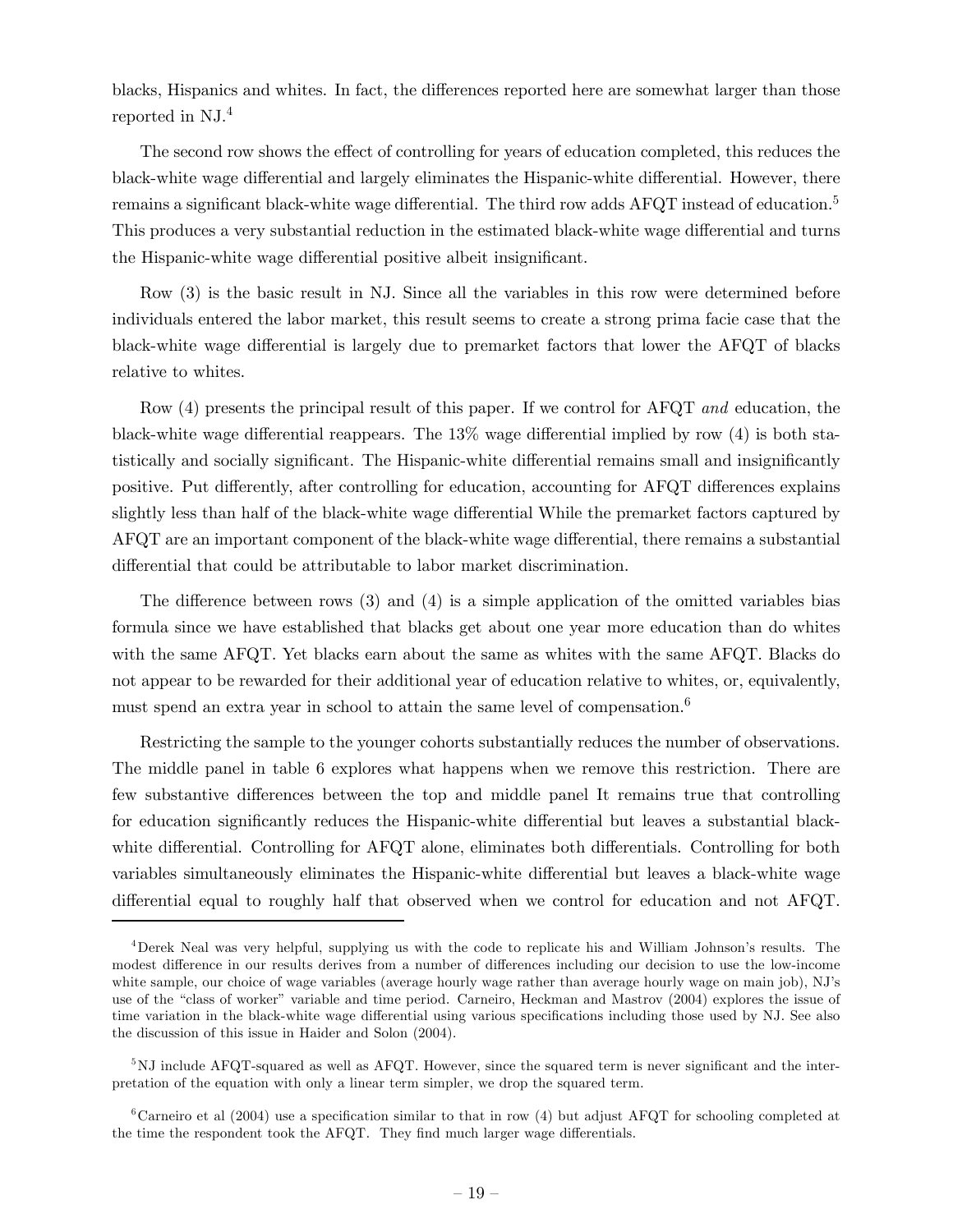Because the results are unaffected by cohort restriction, for most of the remainder of this paper, we will focus on the full sample but show results for the younger cohorts especially in settings when we are concerned about the endogeneity of AFQT.

The bottom panel of table 6 addresses the problem of nonparticipation. We treat nonparticipants as having a low wage and estimate the wage equation by least absolute deviations. Not surprisingly since nonparticipation is greater among blacks than among whites, this increases the estimated black-white wage differential in all specifications. However, in the final specification, the effect is modest. Controlling for both educational attainment and AFQT, we find a residual black-white wage differential of about 14% or again about half of the differential that remains when we control only for education.

If, as is generally accepted among labor economists, education is rewarded in the labor market, then in the absence of labor market discrimination, blacks should earn more than whites with the same AFQT. Given the education differential, the absence of a wage differential favoring blacks when we control only for AFQT suggests that blacks are not rewarded fully for their skills.

Although NJ explore the effect of also controlling for education to some extent, they explicitly reject including education in their main estimating equation. They provide two arguments for their position. First, they maintain that we should examine black-white wage differentials without conditioning on education because education is endogenous. Their argument would be much more compelling if blacks obtained less education than equivalent whites. In that case, we might argue that blacks get less education because they expect to face discrimination in the labor market, and therefore controlling for education understates the importance of discrimination.

However, if blacks obtain more education because they anticipate labor market discrimination as we argue in this paper, failing to control for education understates the impact of discrimination. Consider the following example. Suppose that the market discriminates against blacks by paying them exactly what it would pay otherwise equivalent whites with exactly one less year of education. Then, to a first approximation,<sup>7</sup> all blacks will get one year more education than otherwise equivalent whites. Controlling only for ability, we find that blacks and whites will have the same earnings, but controlling for education as well as ability, we see that blacks earn less than whites by an amount equal to the return to one year of education.

Note that even if the higher educational attainment among blacks reflects premarket factors, it may still be appropriate to control for education when measuring discrimination in the labor market. After all, we would still anticipate that the labor market would compensate blacks for their additional education regardless of their reason for getting more education.

The second argument that NJ make is that education is a poor proxy for skills. In particular, on average, blacks attend lower quality schools than do whites. Whites will have more effective education than do blacks with the same nominal years of completed education. We have already

<sup>7</sup>This statement is precise if all workers maximize the present discounted value of lifetime earnings, lifetimes are infinite, there are no direct costs of education and the return to experience is zero.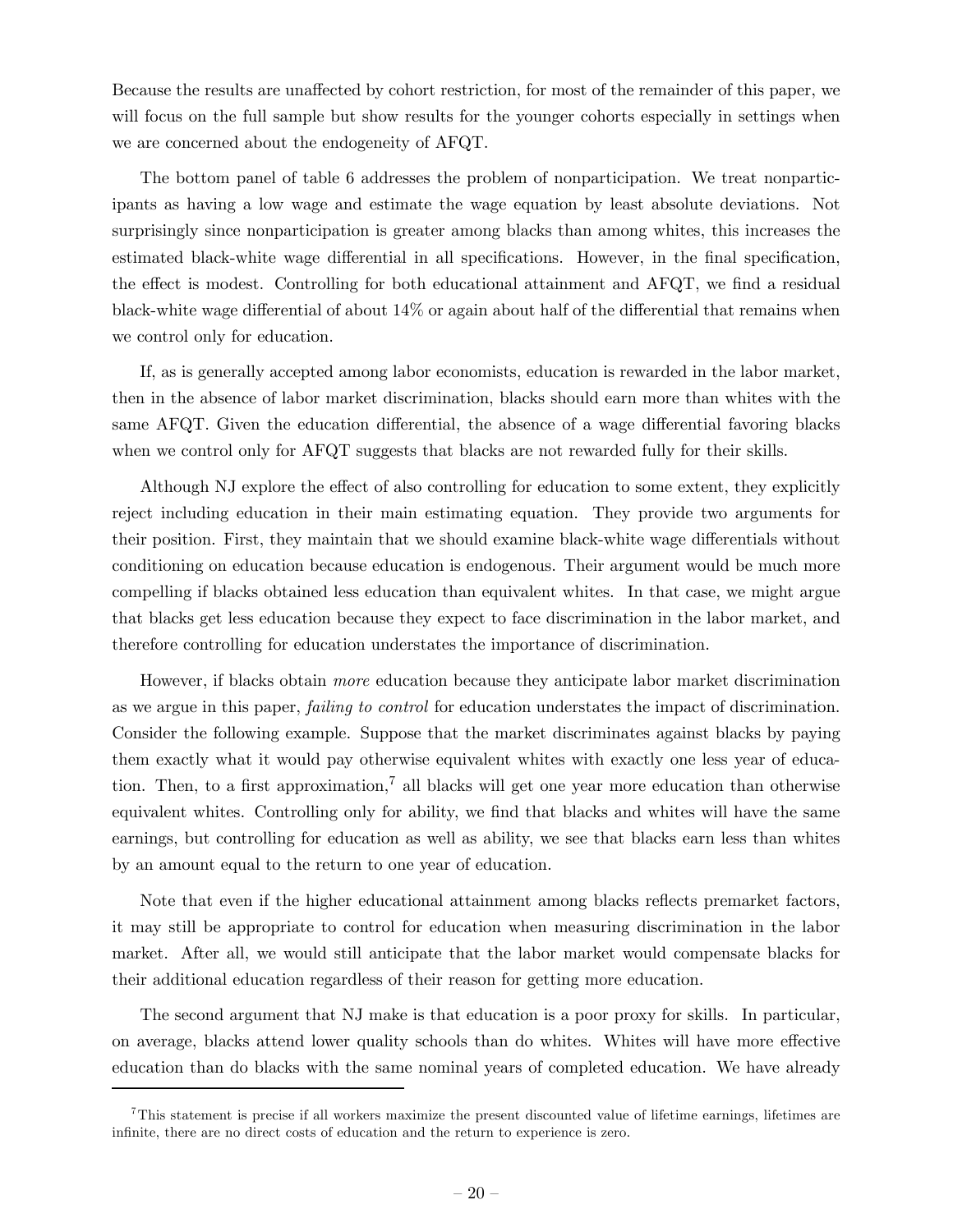noted that students who attend lower quality schools tend to get less education. Therefore if blacks attend lower quality schools, for any given level of education, they will have higher unmeasured ability. Differential school quality could lead to a spurious positive or negative coefficient on race.

We address this question directly in table 7 by controlling for measures of school quality in the wage equation. Most of the coefficients have the anticipated sign. Holding other resources constant, larger schools are associated with lower wages although the coefficient is significant at only the .1 level. Holding enrollment constant, schools with more guidance counsellors and library books are associated with higher wages. Having more educated teachers and higher paid teachers is associated with higher student earnings while teacher turnover has an insignificantly negative effect. The one coefficient that has the "wrong" sign is the number of teachers which is small and insignificantly negative. The six measures of school inputs with the correct sign are jointly highly significant  $(F(6,2118)=5.65)$ . Thus, the school input measures do predict wages.

Yet, controlling for inputs indicates that there is almost no effect on the measured black-white wage differential. The difference between the coefficients with and without school quality controls reflects differences in the sample rather than the effect of adding the controls. The coefficient on black using the observations for which we have school input measures is -0.15. At least as measured by inputs, differences in school quality do not account for the black-white wage differential.

The right-side of table 7 controls for measures of student composition and behavior. Perhaps surprisingly, this effort is in some ways less successful than the estimation using school inputs. While a higher fraction of disadvantaged students and dropouts are associated with lower wages, average daily attendance and the fraction of students who are black are not. The results are again quite similar to those obtained without controls for school quality which for this sample is also -.10.

Thus we find no evidence that the wage and education differentials are driven by differences in school quality. It is important to note that the absence of evidence for the role of these premarket factors does not depend on a causal interpretation of the relation between education quality and outcomes. It is entirely possible that attending a school with a higher dropout rate does not make any individual more likely to dropout. Students who attend schools with high dropout rates may have characteristics that make them more likely to dropout. Even if the dropout rate were merely a proxy for these unmeasured characteristics, we would expect including the dropout rate to lower the black-white education differential. The fact that it does not, supports the view that such premarket differences do not explain the wage and education differentials.

# 7 Discussion and Conclusion

While some of the principal predictions of the theory we presented are consistent with the data, it is important to recognize that the combination of statistical discrimination and educational sorting that we discuss cannot fully explain the data. Our model implies that, conditional on ability, relative to whites, blacks get more education. This, in turn, implies that conditional on AFQT, blacks should earn more than whites. But neither our results nor those of Neal and Johnson support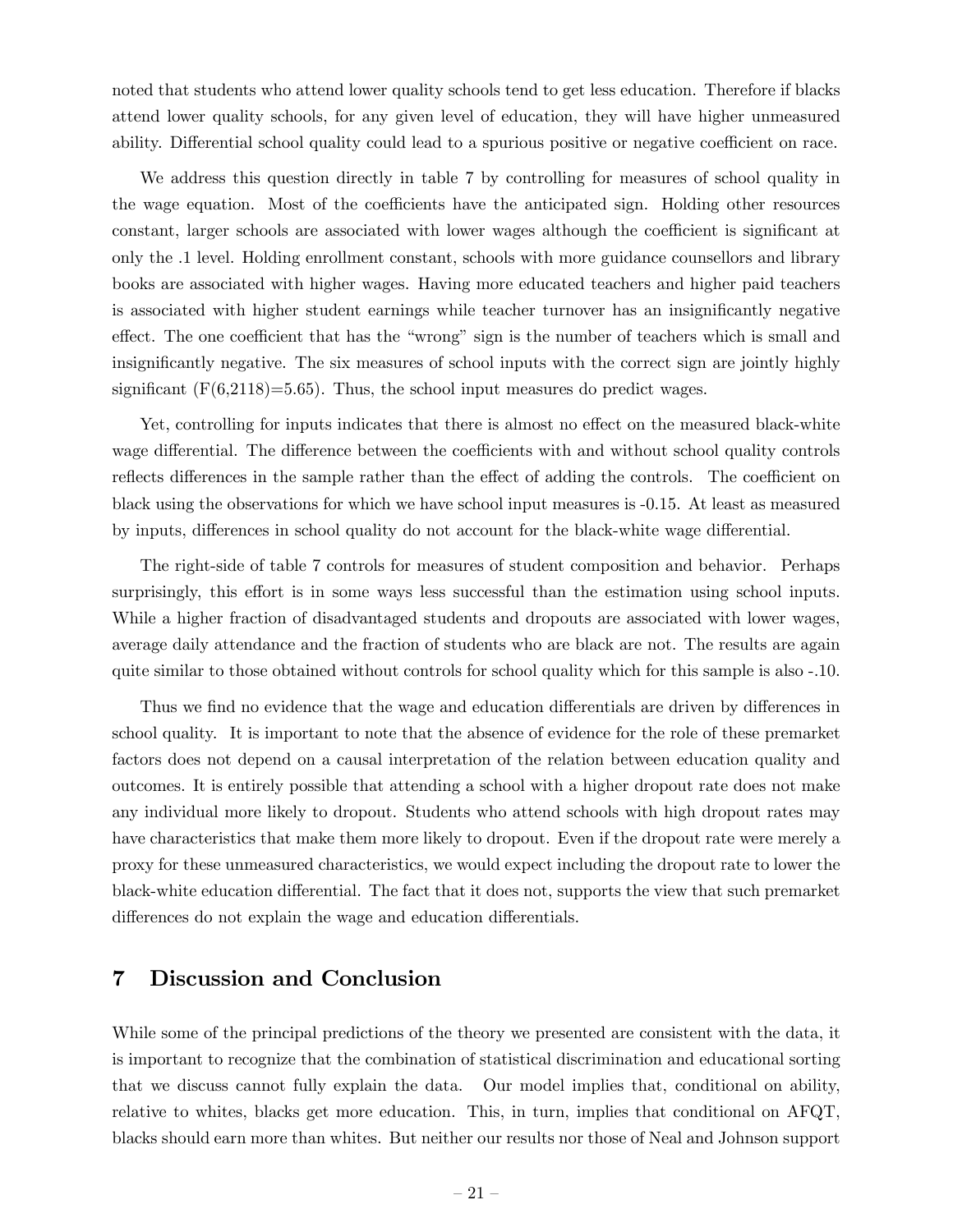that conclusion for men.

One potential explanation is that education is a pure signal at the margin. This is the case in our "ability to learn" example. In that example, while education is productive up to some point that depends on the worker's ability, it is unproductive beyond that point. In order to signal their ability, most workers invest in education beyond the point at which it increases their productivity. However, we view this model as extreme.

Our model and the supporting empirical evidence identifies statistical discrimination as one source of differences in outcomes for blacks and whites. Altonji and Pierret (2001) also provide evidence of its importance. We have focused our attention on only one effect, increased investment in the observed signal. Blacks may also invest less in unobservable skills as in Lundberg and Startz which would lead to them have lower wages even conditional on AFQT. In addition, the work of Bertrand et al (2004) on names and job applications suggests to us that statistical discrimination is of particular importance in the presence of search frictions. They find that applicants with African American names are less likely to receive calls for interviews than are similar applicants with names common among whites. If evaluating workers is costly, statistical discrimination may prevent large numbers of African American workers from consideration for many jobs. We expect that in this setting our principle results would hold: African Americans would have greater incentives to signal their productivity and would earn less conditional on their education. However, it is also likely that they would earn less conditional on their ability.

Thus the results in this paper cast doubt on an emerging consensus that the origins of the blackwhite wage differential lie in premarket rather than labor market factors. Blacks earn noticeably less than whites with the same education and cognitive score. The evidence is not consistent with the view that the unexplained differential reflects differences in school quality, the principal premarket explanation. Thus, there are good grounds for believing that at least some of the black-white wage differential reflects differential treatment in the labor market.

# References

- Aigner, Dennis, and Cain, Glen, "Statistical Theories of Discrimination in Labor Markets," Industrial and Labor Relations Review, 30 (1977): 175-87.
- Altonji, Joseph G. and Pierret, Charles R., "Employer Learning and Statistical Discrimination," Quarterly Journal of Economics, 116 (February 2001): 313-50.
- Bertrand, Marianne and Mullainathan, Sendhil, "Are Emily and Brendan More Employable than Lakisha and Jamal? A Field Experiment on Labor Market Discrimination," American Economic Review, 94 (September 2004): 991-1013.
- Card, David, and Krueger, Alan B., "School Quality and Black-White Relative Earnings: A Direct Assessment," Quarterly Journal of Economics, 107 (February 1992a): 151-200.
	- \_\_\_\_\_\_, "Does School Quality Matter? Returns to Education and the Characteristics of Public Schools in the United States," *Journal of Political Economy* 100 (February 1992b): 1-40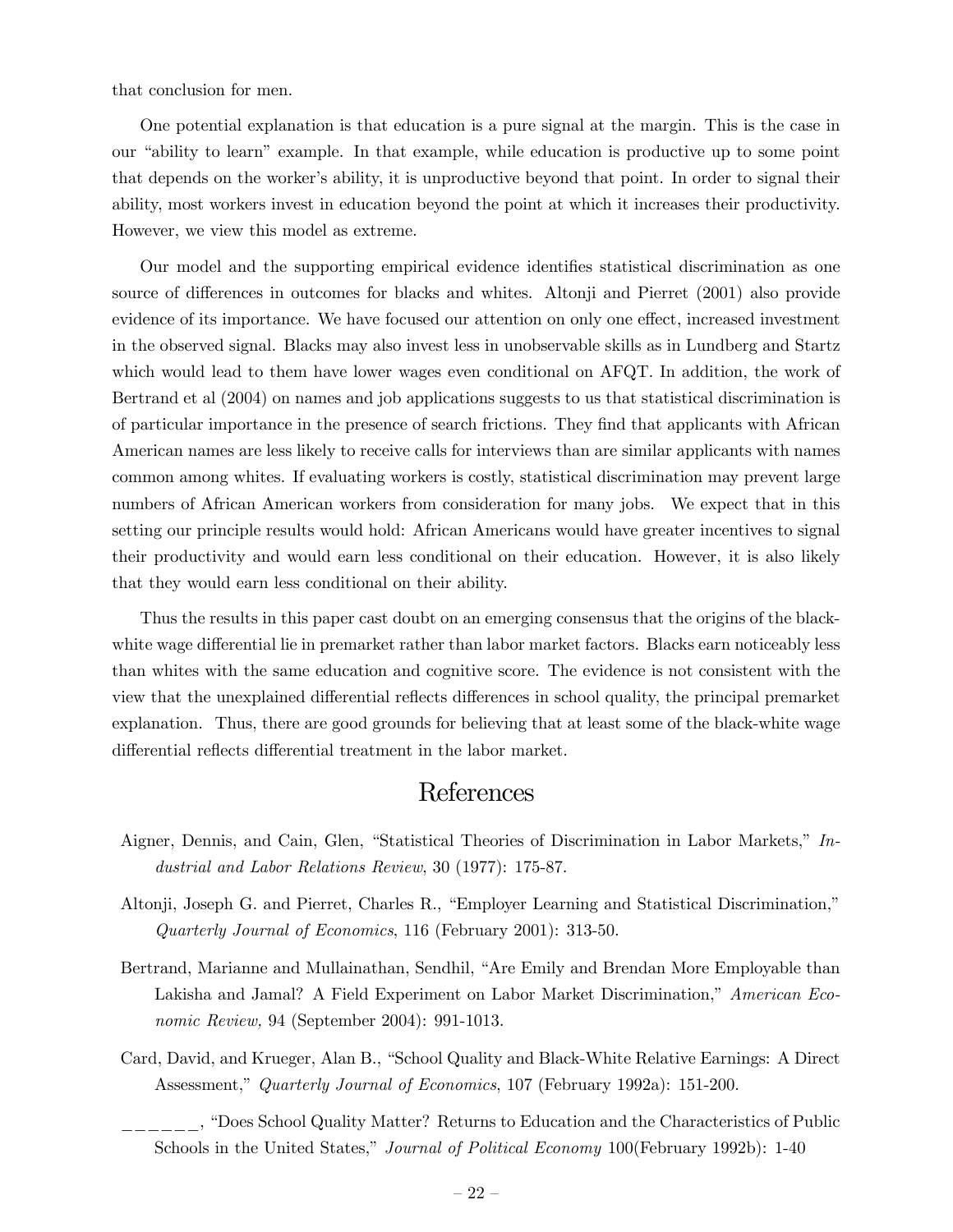- Carneiro, Pedro, Heckman, James J. and Masterov, Dimitriy, "Labor Market Discrimination and Racial Differences in Pre-Market Factors," Journal of Law and Economics (2004), forthcoming.
- Darity, William A., Jr. and Mason, Patrick L., "Evidence on Discrimination in Employment: Codes of Color, Codes of Gender," Journal of Economic Perspectives, 12 (Spring 1998): 63- 90.
- Heckman, James J. "Detecting Discrimination," Journal of Economic Perspectives, Spring 1998; 12(2): 101-16.
- Johnson, William and Neal Derek, "Basic Skills and the Black-White Earnings Gap," in Christopher Jencks and Meredith Phillips, eds., The Black-White Test Score Gap, Washington, DC: Brookings Institution Press, 1998.
- Kirschenman, Joleen and Neckerman, Kathryn M., "'We'd Love to Hire Them, But...': The Meaning of Race for Employers," in Christopher Jencks and Paul E. Peterson, eds., The Urban Underclass, Washington, DC: Brookings Institution Press, 1991.
- Lang, K. "A Language Theory of Discrimination," Quarterly Journal of Economics, 101 (May 1986): 363-382.
- Lundberg, Shelly J. and Startz, Richard, "Private Discrimination and Social Intervention in Competitive Labor Markets," American Economic Review, 73 (1983): 340-7
- Neal, Derek, "The Measured Black-White Wage Gap Among Women is Too Small," Journal of Political Economy, 112 (February 2004): S1-28.
- Neal, Derek A. and Johnson, William R., "The Role of Premarket Factors in Black-White Wage Differences," Journal of Political Economy 104 (October 1996): 869-95.

Newman, Katherine S., No Shame in My Game, New York: Vintage Books, 1999.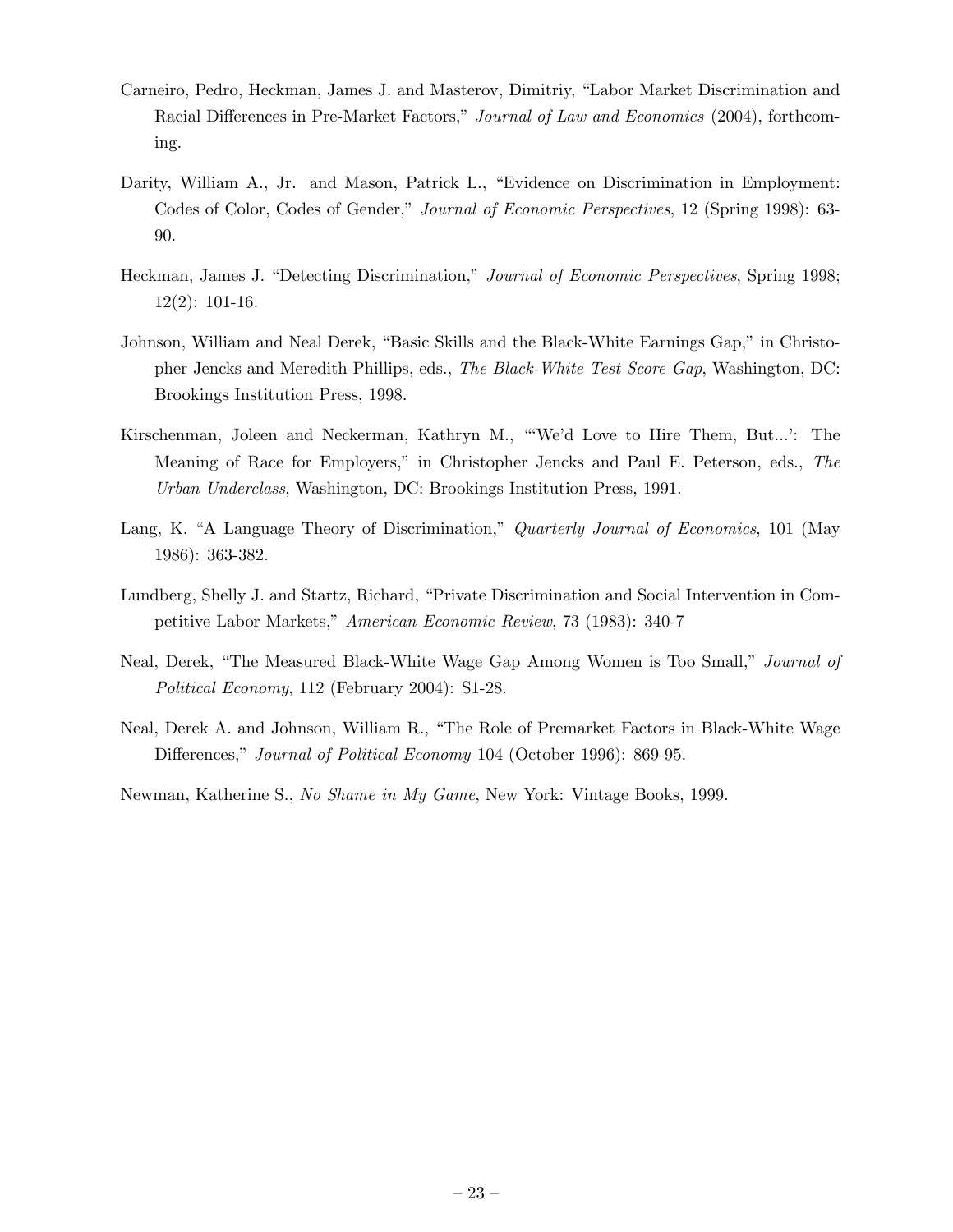| <b>TABLE 1</b>                                                             |         |        |               |        |        |         |  |
|----------------------------------------------------------------------------|---------|--------|---------------|--------|--------|---------|--|
| DETERMINANTS OF EDUCATIONAL ATTAINMENT<br>USING CONTROLS FOR SCHOOL INPUTS |         |        |               |        |        |         |  |
|                                                                            |         |        | (ALL COHORTS) |        |        |         |  |
|                                                                            | Men     |        |               | Women  |        |         |  |
| <b>Black</b>                                                               | 1.17    | 1.19   | 1.15          | 1.30   | 1.28   | 1.25    |  |
|                                                                            | (0.10)  | (0.14) | (0.14)        | (0.09) | (0.13) | (0.14)  |  |
| Hispanic                                                                   | 0.28    | 0.54   | 0.53          | 0.49   | 0.54   | 0.52    |  |
|                                                                            | (0.13)  | (0.18) | (0.18)        | (0.12) | (0.19) | (0.19)  |  |
| Age/10                                                                     | $-0.00$ | 0.11   | 0.08          | 0.31   | 0.47   | 0.45    |  |
|                                                                            | (0.13)  | (0.17) | (0.17)        | (0.13) | (0.18) | (0.18)  |  |
| <b>AFQT</b>                                                                | 1.83    | 1.85   | 1.83          | 1.81   | 1.80   | 1.78    |  |
|                                                                            | (0.03)  | (0.04) | (0.04)        | (0.03) | (0.04) | (0.05)  |  |
|                                                                            |         |        | $-0.19$       |        |        | 0.10    |  |
| Log(Enrollment)                                                            |         |        | (0.15)        |        |        | (0.17)  |  |
|                                                                            |         |        | 0.16          |        |        | 0.05    |  |
| Log(Teachers)                                                              |         |        | (0.20)        |        |        | (0.22)  |  |
|                                                                            |         |        | 0.08          |        |        | $-0.14$ |  |
| Log(Guidance)                                                              |         |        | (0.16)        |        |        | (0.18)  |  |
| Log (Library                                                               |         |        | $-0.01$       |        |        | 0.15    |  |
| books)                                                                     |         |        | (0.05)        |        |        | (0.07)  |  |
| Proportion                                                                 |         |        | 0.76          |        |        | 0.05    |  |
| <b>Teachers MA/PhD</b>                                                     |         |        | (0.19)        |        |        | (0.19)  |  |
| <b>Teacher Salary</b>                                                      |         |        | 0.26          |        |        | $-0.34$ |  |
| \$0,000s                                                                   |         |        | (0.37)        |        |        | (0.35)  |  |
| <b>Teachers who</b>                                                        |         |        | 0.15          |        |        | 0.05    |  |
| left/100                                                                   |         |        | (0.53)        |        |        | (0.48)  |  |
| N                                                                          | 4060    | 2302   | 2302          | 4337   | 2326   | 2326    |  |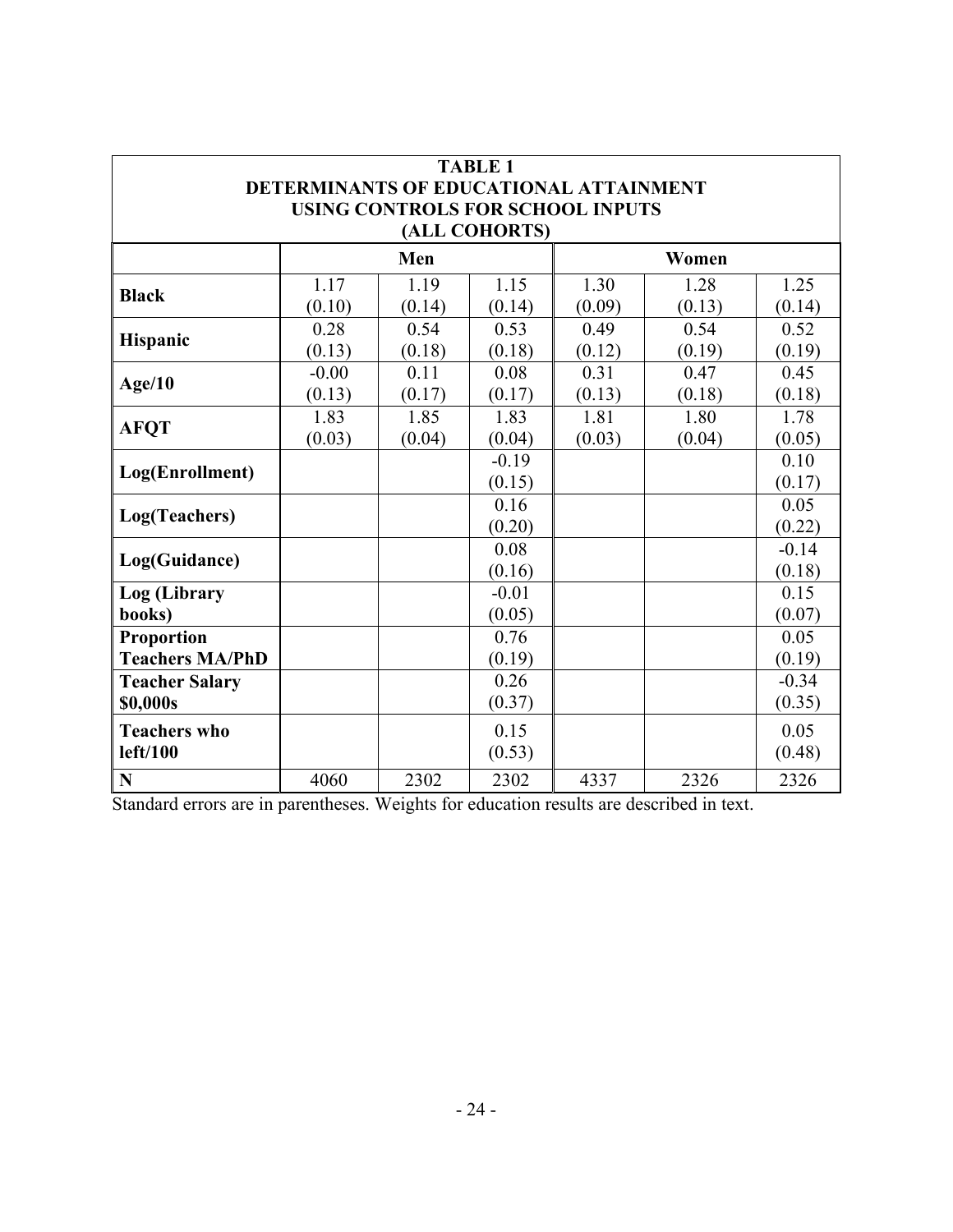| <b>TABLE 2</b>                                                                    |              |                      |         |         |         |         |
|-----------------------------------------------------------------------------------|--------------|----------------------|---------|---------|---------|---------|
| DETERMINANTS OF EDUCATIONAL ATTAINMENT<br><b>USING CONTROLS FOR SCHOOL INPUTS</b> |              |                      |         |         |         |         |
|                                                                                   |              | (YOUNG COHORTS ONLY) |         |         |         |         |
|                                                                                   | Men<br>Women |                      |         |         |         |         |
| <b>Black</b>                                                                      | 0.92         | 0.88                 | 0.86    | 1.22    | 1.28    | 1.27    |
|                                                                                   | (0.14)       | (0.21)               | (0.21)  | (0.15)  | (0.23)  | (0.23)  |
| Hispanic                                                                          | 0.24         | 0.65                 | 0.66    | 0.56    | 0.52    | 0.50    |
|                                                                                   | (0.19)       | (0.28)               | (0.28)  | (0.20)  | (0.31)  | (0.31)  |
| Age/10                                                                            | $-3.30$      | $-1.44$              | $-1.42$ | $-3.24$ | $-2.13$ | $-1.86$ |
|                                                                                   | (0.72)       | (0.98)               | (0.99)  | (0.72)  | (1.12)  | (1.12)  |
| <b>AFQT</b>                                                                       | 1.66         | 1.72                 | 1.70    | 1.69    | 1.76    | 1.73    |
|                                                                                   | (0.06)       | (0.07)               | (0.07)  | (0.06)  | (0.09)  | (0.09)  |
| <b>Grade completed</b>                                                            | 0.30         | 0.15                 | 0.14    | 0.43    | 0.33    | 0.29    |
| 1980                                                                              | (0.07)       | (0.09)               | (0.09)  | (0.06)  | (0.10)  | (0.11)  |
| Log(Enrollment)                                                                   |              |                      | $-0.58$ |         |         | 0.02    |
|                                                                                   |              |                      | (0.29)  |         |         | (0.30)  |
| Log(Teachers)                                                                     |              |                      | 0.71    |         |         | $-0.04$ |
|                                                                                   |              |                      | (0.36)  |         |         | (0.39)  |
| Log(Guidance)                                                                     |              |                      | 0.02    |         |         | $-0.08$ |
|                                                                                   |              |                      | (0.26)  |         |         | (0.33)  |
| Log (Library                                                                      |              |                      | 0.04    |         |         | 0.29    |
| books)                                                                            |              |                      | (0.10)  |         |         | (0.11)  |
| <b>Proportion</b>                                                                 |              |                      | 0.11    |         |         | 0.44    |
| <b>Teachers MA/PhD</b>                                                            |              |                      | (0.29)  |         |         | (0.33)  |
| <b>Teacher Salary</b>                                                             |              |                      | 0.26    |         |         | $-1.14$ |
| \$0,000s                                                                          |              |                      | (0.62)  |         |         | (0.63)  |
| <b>Teachers who</b>                                                               |              |                      | 0.52    |         |         | $-0.43$ |
| left/100                                                                          |              |                      | (0.83)  |         |         | (0.86)  |
| $\mathbf N$                                                                       | 1719         | 913                  | 913     | 1665    | 862     | 862     |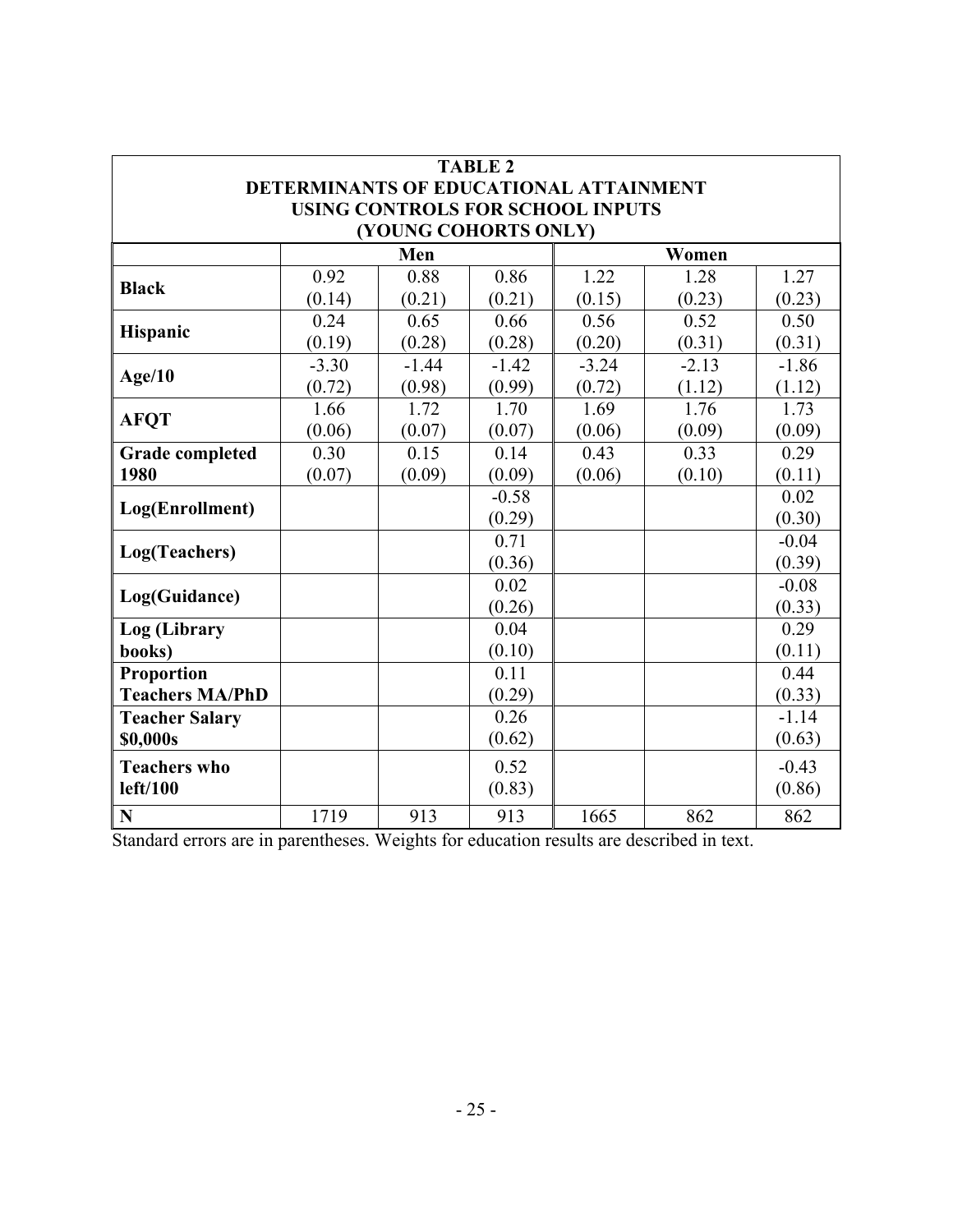| <b>TABLE 3</b><br>DETERMINANTS OF EDUCATIONAL ATTAINMENT<br>USING CONTROLS FOR SCHOOL COMPOSITION/BEHAVIOR |                    |                         |                    |                      |  |  |
|------------------------------------------------------------------------------------------------------------|--------------------|-------------------------|--------------------|----------------------|--|--|
|                                                                                                            | Men                |                         | Women              |                      |  |  |
|                                                                                                            | <b>All Cohorts</b> | Young<br><b>Cohorts</b> | <b>All Cohorts</b> | <b>Young Cohorts</b> |  |  |
| <b>Black</b>                                                                                               | 1.11               | 1.04                    | 1.29               | 1.28                 |  |  |
|                                                                                                            | (0.16)             | (0.25)                  | (0.16)             | (0.26)               |  |  |
| Hispanic                                                                                                   | 0.25               | 0.46                    | 0.56               | 0.56                 |  |  |
|                                                                                                            | (0.22)             | (0.34)                  | (0.21)             | (0.35)               |  |  |
| Age/10                                                                                                     | 0.06               | $-1.72$                 | 0.25               | $-2.26$              |  |  |
|                                                                                                            | (0.17)             | (0.98)                  | (0.18)             | (1.10)               |  |  |
| <b>AFQT</b>                                                                                                | 1.75               | 1.60                    | 1.78               | 1.72                 |  |  |
|                                                                                                            | (0.04)             | (0.07)                  | (0.05)             | (0.09)               |  |  |
| <b>Grade completed</b><br>1980                                                                             |                    | 0.05<br>(0.09)          |                    | 0.31<br>(0.10)       |  |  |
| Proportion                                                                                                 | $-0.49$            | $-0.51$                 | $-0.32$            | $-0.18$              |  |  |
| <b>Disadvantaged</b>                                                                                       | (0.22)             | (0.35)                  | (0.23)             | (0.39)               |  |  |
| <b>Proportion Daily</b>                                                                                    | 0.14               | 0.31                    | $-0.39$            | $-0.38$              |  |  |
| <b>Attendance</b>                                                                                          | (0.27)             | (0.47)                  | (0.27)             | (0.42)               |  |  |
| <b>Proportion</b>                                                                                          | $-0.49$            | $-0.55$                 | $-0.20$            | 0.01                 |  |  |
| <b>Dropout</b>                                                                                             | (0.20)             | (0.28)                  | (0.20)             | (0.28)               |  |  |
| Proportion                                                                                                 | 4.71               | $-0.27$                 | 0.69               | $-0.75$              |  |  |
| <b>Students Asian</b>                                                                                      | (1.67)             | (2.61)                  | (0.14)             | (2.08)               |  |  |
| Proportion                                                                                                 | 0.52               | 0.15                    | 0.18               | $-0.44$              |  |  |
| <b>Students Hispanic</b>                                                                                   | (0.39)             | (0.61)                  | (0.35)             | (0.57)               |  |  |
| Proportion                                                                                                 | 0.10               | $-0.38$                 | 0.01               | $-0.23$              |  |  |
| <b>Students Blacks</b>                                                                                     | (0.25)             | (0.40)                  | (0.23)             | (0.39)               |  |  |
| N                                                                                                          | 2336               | 914                     | 2385               | 889                  |  |  |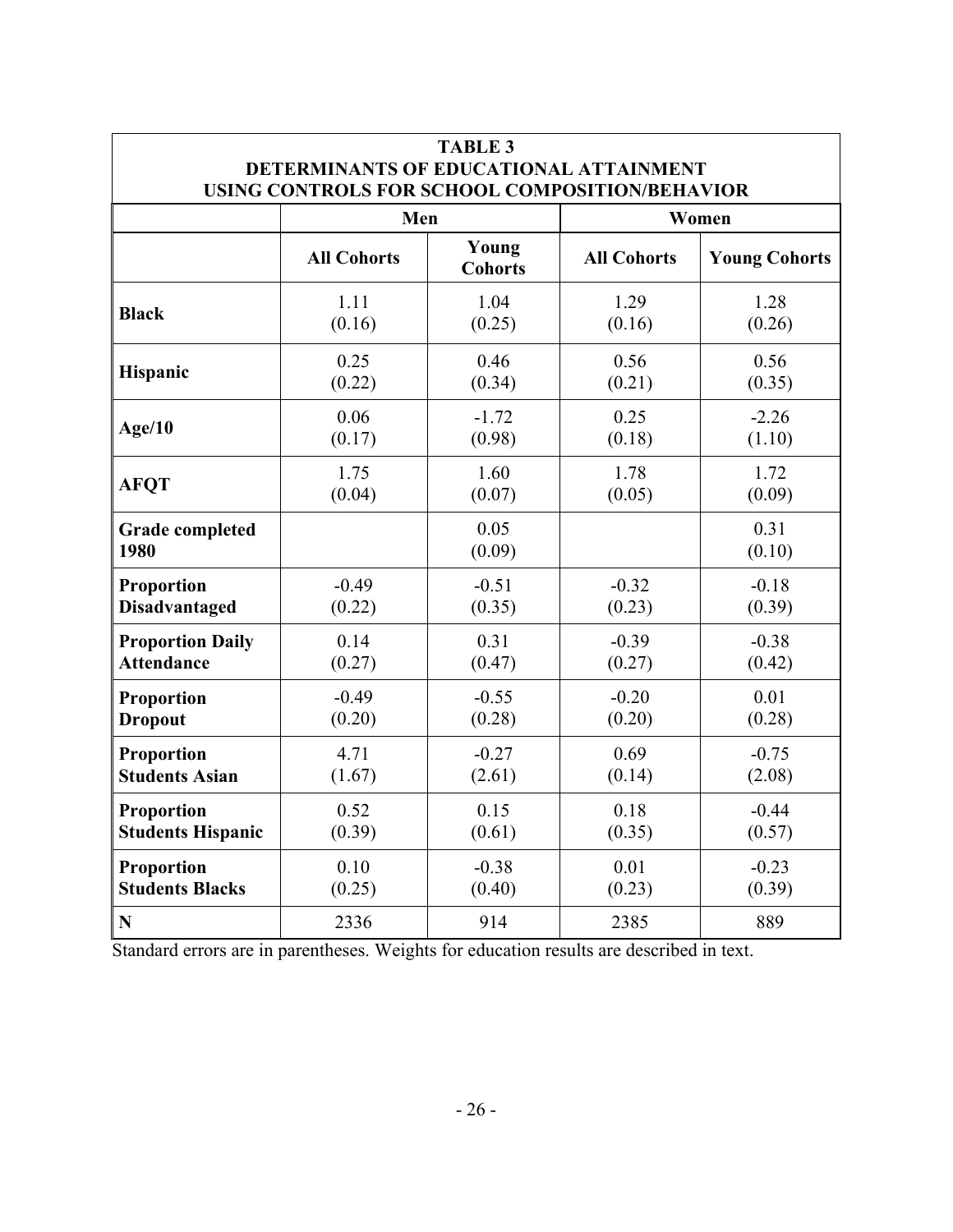| <b>TABLE 4</b>                                  |         |         |                              |         |                      |                              |
|-------------------------------------------------|---------|---------|------------------------------|---------|----------------------|------------------------------|
| AFQT AND EDUCATIONAL ATTAINMENT BY RACE AND SEX |         |         |                              |         |                      |                              |
|                                                 |         | Men     |                              |         | Women                |                              |
|                                                 | All     |         | <b>Young Cohorts</b>         | All     | <b>Young Cohorts</b> |                              |
| Constant                                        | 12.12   | 13.82   | 14.62                        | 12.05   | 12.47                | 13.41                        |
|                                                 | (0.23)  | (0.78)  | (0.79)                       | (0.23)  | (0.81)               | (0.80)                       |
| <b>AFQT</b>                                     | 1.64    | 1.61    | 1.43                         | 1.67    | 1.70                 | 1.43                         |
|                                                 | (0.04)  | (0.06)  | (0.07)                       | (0.04)  | (0.08)               | (0.09)                       |
| AFQT <sup>2</sup>                               | 0.57    | 0.43    | 0.48                         | 0.32    | 0.24                 | 0.37                         |
|                                                 | (0.04)  | (0.06)  | (0.06)                       | (0.04)  | (0.07)               | (0.07)                       |
| <b>Black Interactions</b>                       |         |         |                              |         |                      |                              |
| Constant                                        | 1.28    | 1.02    | 0.96                         | 1.40    | 1.32                 | 1.20                         |
|                                                 | (0.13)  | (0.19)  | (0.19)                       | (0.12)  | (0.20)               | (0.19)                       |
| <b>AFQT</b>                                     | $-0.13$ | $-0.18$ | $-0.15$                      | $-0.01$ | 0.03                 | 0.13                         |
|                                                 | (0.12)  | (0.19)  | (0.19)                       | (0.13)  | (0.21)               | (0.21)                       |
| AFQT <sup>2</sup>                               | $-0.41$ | $-0.27$ | $-0.29$                      | $-0.28$ | $-0.17$              | $-0.14$                      |
|                                                 | (0.10)  | (0.16)  | (0.16)                       | (0.11)  | (0.20)               | (0.20)                       |
| <b>Interaction</b>                              | $-1.94$ | $-2.29$ | $-2.10$                      | $-2.23$ | $-2.69$              | $-2.5$                       |
| <b>Equals</b> 0                                 | 1.63    | 1.64    | 1.58                         | 2.21    | 2.88                 | 3.43                         |
| <b>Hispanic Interactions</b>                    |         |         |                              |         |                      |                              |
| Constant                                        | 0.68    | 0.29    | 0.30                         | 0.99    | 0.73                 | 0.78                         |
|                                                 | (0.17)  | (0.26)  | (0.26)                       | (0.15)  | (0.25)               | (0.25)                       |
| <b>AFQT</b>                                     | 0.09    | 0.03    | 0.04                         | 0.02    | $-0.07$              | $-0.05$                      |
|                                                 | (0.13)  | (0.21)  | (0.21)                       | (0.16)  | (0.25)               | (0.25)                       |
| AFQT <sup>2</sup>                               | $-0.48$ | $-0.06$ | $-0.09$                      | $-0.66$ | $-0.38$              | $-0.46$                      |
|                                                 | (0.12)  | (0.21)  | (0.21)                       | (0.12)  | (0.22)               | (0.23)                       |
| <b>Interaction</b>                              | $-1.10$ | $-1.97$ | $-1.62$                      | $-1.21$ | $-1.47$              | $-1.36$                      |
| <b>Equals 0</b>                                 | 1.28    | 2.40    | 2.06                         | 1.24    | 1.30                 | 1.23                         |
| Other<br>controls                               | Age     | Age     | Age,<br>Education<br>in 1980 | Age     | Age                  | Age,<br>Education<br>in 1980 |
| ${\bf N}$                                       | 4060    | 1737    | 1719                         | 4337    | 1683                 | 1665                         |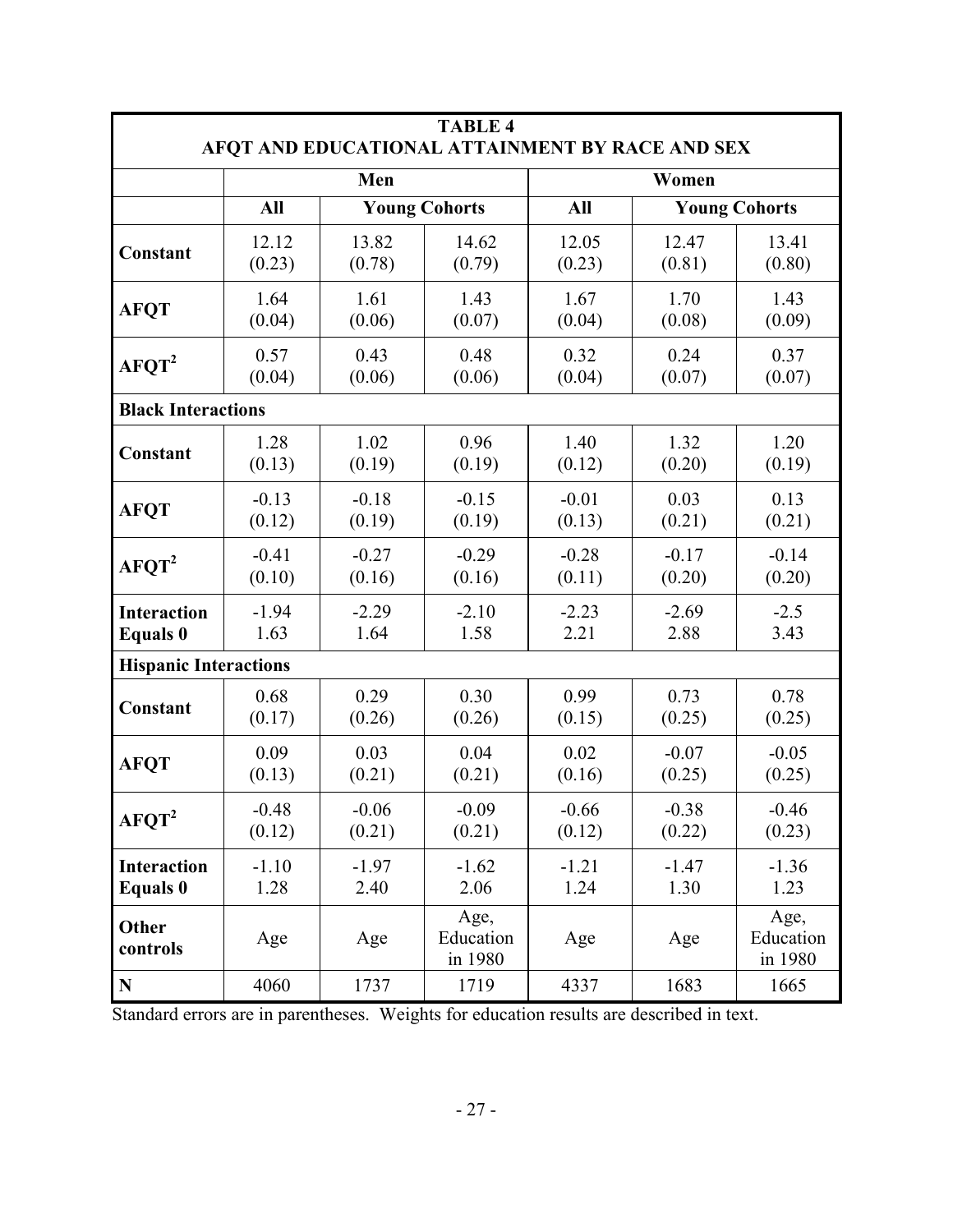| <b>TABLE 5</b><br><b>WAGES AND EDUCATIONAL ATTAINMENT</b><br>(BY RACE/ETHNICITY) |                    |                          |                             |  |  |  |  |
|----------------------------------------------------------------------------------|--------------------|--------------------------|-----------------------------|--|--|--|--|
|                                                                                  | <b>Main Effect</b> | <b>Black Interaction</b> | <b>Hispanic Interaction</b> |  |  |  |  |
| $OLS (N=3856)$                                                                   |                    |                          |                             |  |  |  |  |
| Constant                                                                         | 0.69<br>(0.23)     | 0.95<br>(0.72)           | 0.74<br>(0.42)              |  |  |  |  |
| <b>Education</b>                                                                 | 0.15<br>(0.03)     | $-0.21$<br>(0.11)        | $-0.13$<br>(0.65)           |  |  |  |  |
| <b>Education</b><br>squared/100                                                  | $-0.17$<br>(0.11)  | 0.85<br>(0.38)           | 0.50<br>(0.25)              |  |  |  |  |
| Total Interactions=0                                                             |                    | 6.18                     | 8,18                        |  |  |  |  |

All estimates also control for age. Standard errors are in parentheses. Weights are described in text.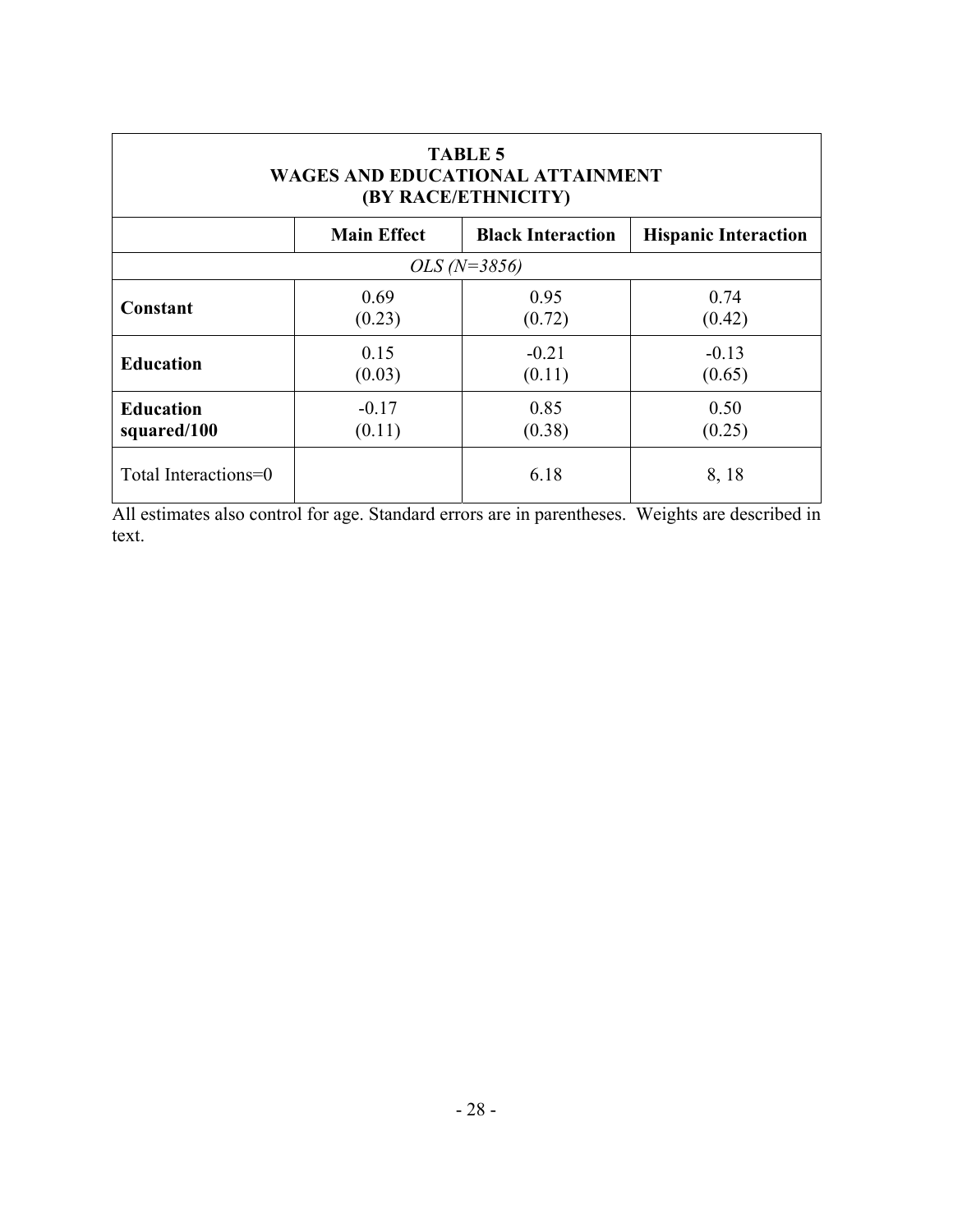| <b>TABLE 6</b><br>DETERMINANTS OF LOG HOURLY WAGES |                   |                                          |                |                  |                |  |  |  |
|----------------------------------------------------|-------------------|------------------------------------------|----------------|------------------|----------------|--|--|--|
|                                                    | <b>Black</b>      | Hispanic                                 | Age/10         | <b>Education</b> | <b>AFQT</b>    |  |  |  |
|                                                    |                   | <b>OLS</b> (Younger Cohorts)             |                |                  |                |  |  |  |
| (1)                                                | $-0.34$<br>(0.04) | $-0.15$<br>(0.06)                        | 0.25<br>(0.17) |                  |                |  |  |  |
| (2)                                                | $-0.27$<br>(0.04) | $-0.06$<br>(0.05)                        | 0.26<br>(0.15) | 0.10<br>(0.01)   |                |  |  |  |
| (3)                                                | $-0.07$<br>(0.04) | 0.04<br>(0.06)                           | 0.15<br>(0.15) |                  | 0.28<br>(0.01) |  |  |  |
| (4)                                                | $-0.14$<br>(0.04) | 0.02<br>(0.05)                           | 0.22<br>(0.15) | 0.07<br>(0.01)   | 0.16<br>(0.02) |  |  |  |
|                                                    | OLS (Full Sample) |                                          |                |                  |                |  |  |  |
| (5)                                                | $-0.34$<br>(0.03) | $-0.21$<br>(0.04)                        | 0.23<br>(0.04) |                  |                |  |  |  |
| (6)                                                | $-0.27$<br>(0.03) | $-0.09$<br>(0.04)                        | 0.23<br>(0.04) | 0.10<br>(0.00)   |                |  |  |  |
| (7)                                                | $-0.04$<br>(0.03) | 0.03<br>(0.04)                           | 0.20<br>(0.04) |                  | 0.28<br>(0.01) |  |  |  |
| (8)                                                | $-0.12$<br>(0.03) | 0.00<br>(0.04)                           | 0.21<br>(0.04) | 0.07<br>(0.00)   | 0.15<br>(0.01) |  |  |  |
|                                                    |                   | Quantile Regression (selection adjusted) |                |                  |                |  |  |  |
| (9)                                                | $-0.42$<br>(0.03) | $-0.21$<br>(0.03)                        | 0.20<br>(0.06) |                  |                |  |  |  |
| (10)                                               | $-0.35$<br>(0.02) | $-0.11$<br>(0.02)                        | 0.25<br>(0.05) | 0.10<br>(0.00)   |                |  |  |  |
| (11)                                               | $-0.08$<br>(0.03) | 0.04<br>(0.03)                           | 0.19<br>(0.05) |                  | 0.30<br>(0.01) |  |  |  |
| (12)                                               | $-0.15$<br>(0.03) | 0.00<br>(0.03)                           | 0.20<br>(0.05) | 0.06<br>(0.01)   | 0.19<br>(0.02) |  |  |  |